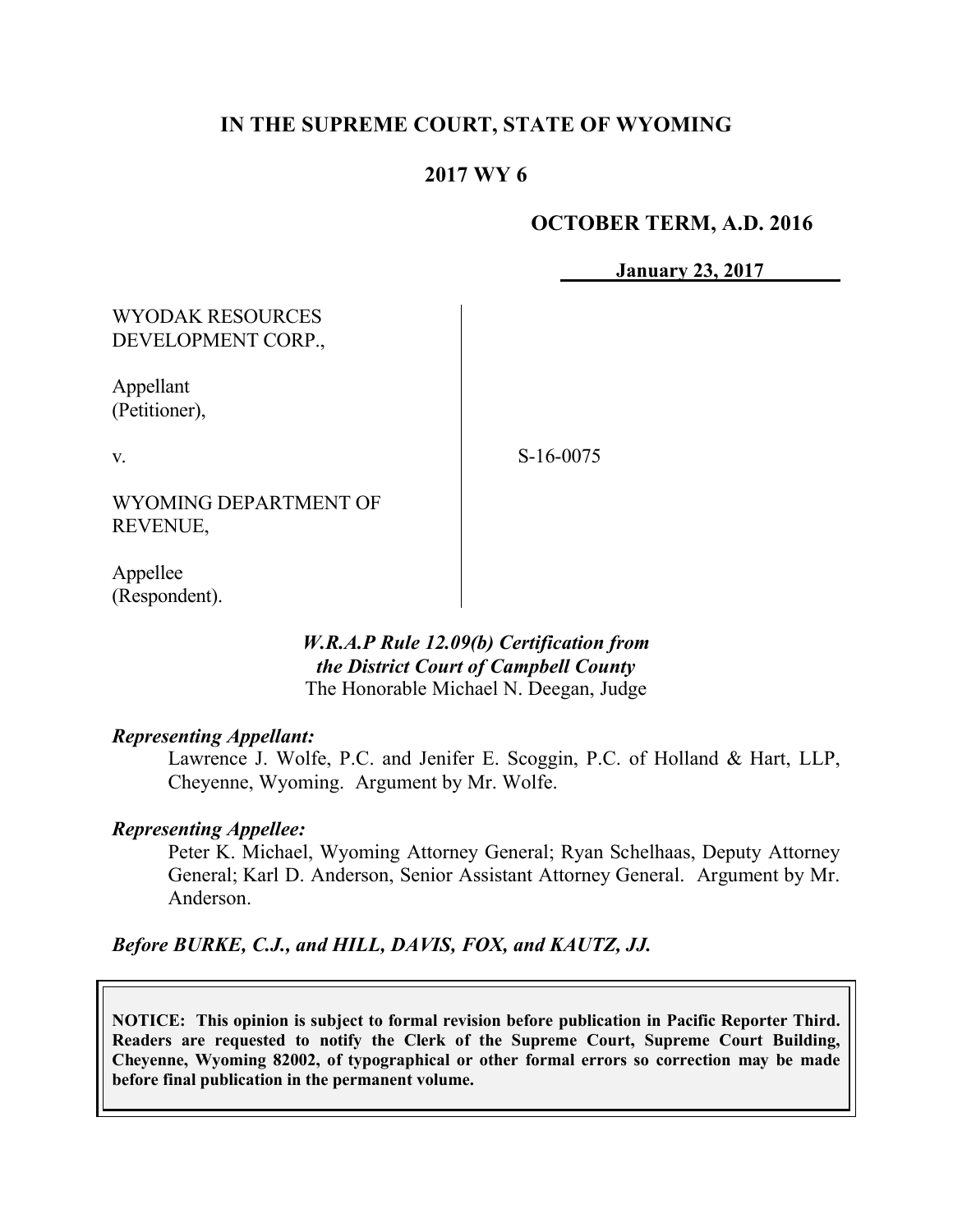# **KAUTZ**, Justice.

l

[¶1] Appellant Wyodak Resources Development Corp. (Wyodak) is a coal producer in Campbell County, Wyoming and reports the taxable value of its coal to Appellee Department of Revenue (Department) using the proportionate profits valuation method. Wyodak claims the Department improperly applied Wyoming law when it set the point of valuation for its coal for production years 2009 through 2011. It also challenges the Department's categorization of certain government-imposed and environmental expenses in the tax valuation formula. The Board of Equalization (Board) upheld the Department's determinations, and Wyodak petitioned for judicial review. We conclude the Board's decision on the point of valuation was correct and affirm that ruling.

[¶2] The environmental and government-imposed expenses were under audit at the time of the hearing before the Board. Given the audit will result in a more complete factual record and the results are subject to further administrative and, if necessary, judicial review, the Board's decision on the categorization of the costs was not final and the issue is not ripe for judicial review.

### **ISSUES**

[ $\llbracket$ 3] The issues which must be resolved in this appeal<sup>1</sup> are:

1. Did the Board err by upholding the Department's determination that the mouth of the mine and, consequently, the point of valuation for Wyodak's coal, was located where the coal actually reached the surface of the ground rather than where Wyodak calculated it to be?

2. Was Wyodak's right to equal and uniform taxation under the Wyoming Constitution violated by the Board's decision on the point of valuation?

3. Did the Board issue a final decision on whether the Department's classification of Wyodak's environmental and government-imposed costs was correct and is that issue ripe for review?

# **FACTS**

[¶4] Wyodak owns a surface coal mine approximately five miles east of Gillette in Campbell County, Wyoming. During the years in question, Wyodak mined out of the Clovis Pit which is located north of I-90. The Gillette Energy Complex is a group of

 $1$  Wyodak initially raised an additional issue regarding classification of its conveyor costs. However, at oral argument, it stated that it was not going to pursue the issue.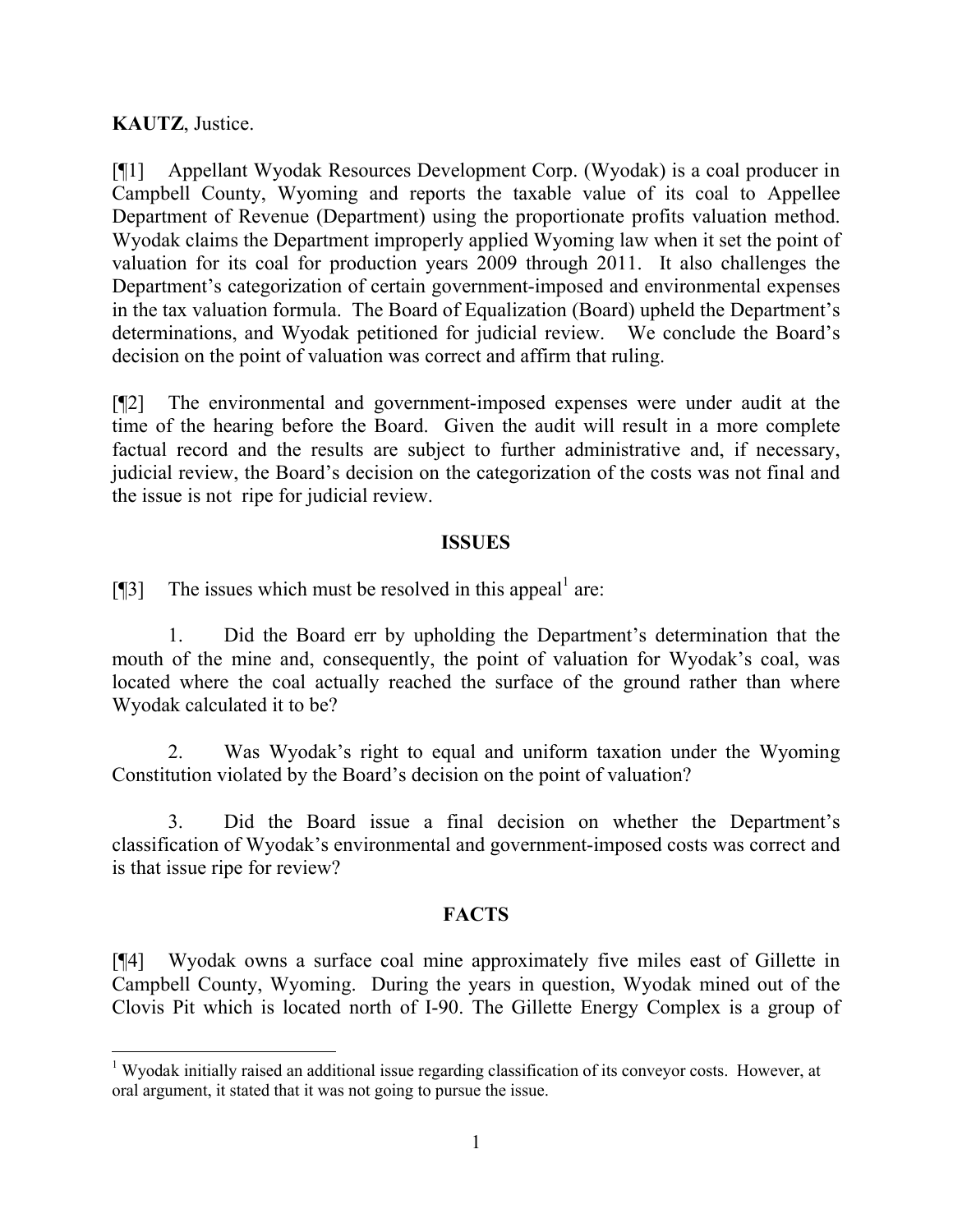several power plants located south of I-90 and is the primary customer for Wyodak's coal.

[¶5] During the mining process, the topsoil and overburden are removed to expose the coal seam. The removed material is used to backfill mined areas. The Clovis Pit coal seam is divided into two benches -- the top bench is approximately fifty feet deep and the bottom bench is approximately thirty feet deep. The bottom bench contains higher quality coal than the top bench. Wyodak severs the coal from the vertical coal face of each bench by blasting explosives. As the coal is extracted, the coal face moves in a northerly direction, away from I-90.

[¶6] For the Wyodak coal destined for the energy complex, front end loaders take the severed coal to a primary crusher located near the coal face of each bench. The primary crushers break it into uniform pieces about eight inches in diameter and dump it onto mobile conveyors. The mobile conveyors transport the coal to a permanent conveyor, where coal from the two benches is blended to the customer's specifications.

[¶7] The permanent conveyor is located in a "transportation corridor," which was formed when the top bench of coal was mined and not backfilled. The transportation corridor is 50 to 250 feet lower than the surrounding topography. The permanent conveyor carries the coal south, crosses under I-90 via a tunnel and delivers the coal to the energy complex.

[¶8] The coal that is not transported on the permanent conveyor is hauled out of the pit in trucks via a haul road. The road begins in the pit and climbs until it reaches the surface of the surrounding land. The trucks carry the coal along the haul road to a train load-out facility north of the mine, where it is transported by train to the Dave Johnston power plant in Glenrock, Wyoming.

[¶9] Wyodak annually reports its coal production, expenses and resulting taxable value to the Department. Wyoming statutes establish that the point of valuation for coal, when reporting its value for tax purposes, is the mouth of the mine. Wyo. Stat. Ann. § 39-14-  $103(b)(ii)$  (LexisNexis 2015); DOR Rules, ch. 6, § 4(b)(i) (2006). The Department and Wyodak historically recognized the mouth of the mine for coal sent to the energy complex at the point where the permanent conveyor entered the I-90 tunnel.<sup>2</sup>

[¶10] Wyodak initially reported its 2009, 2010 and 2011 taxable values for the coal sent to the energy complex using the entry to the I-90 tunnel as the mouth of the mine. We will explain the tax structure in more detail later, but in general, costs incurred before the

l

 $2$  The Department understands that the conveyor does not rise completely to the surface until shortly after it exits the tunnel on the south side of I-90, but agreed that the inlet to the tunnel was the mouth of the mine because the additional distance did not have any appreciable effect on taxable value.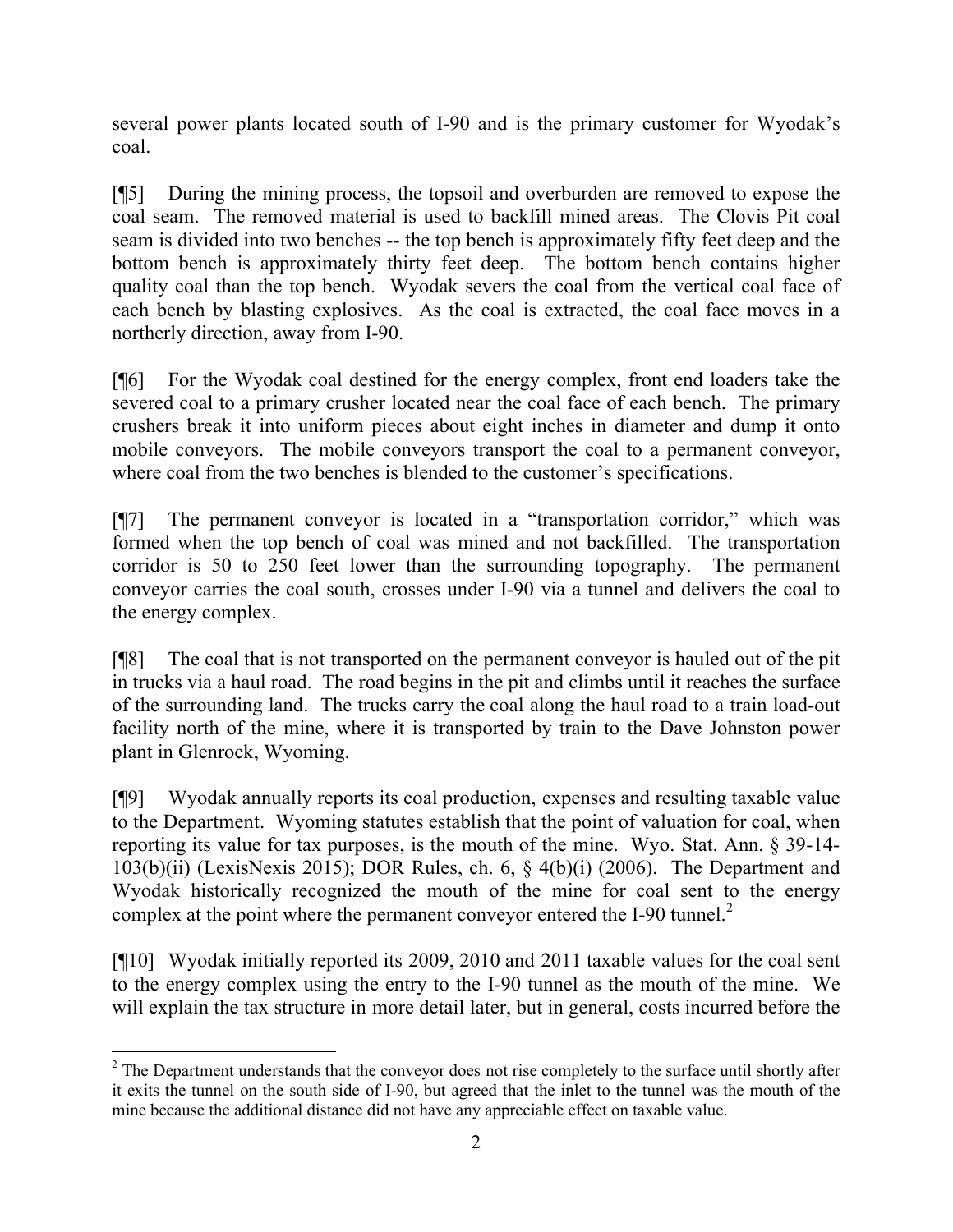mouth of the mine are considered direct mining costs and increase the taxable value of the mineral. Because the I-90 tunnel was the mouth of the mine, most of the permanent conveyor costs were considered direct mining costs. Wyodak subsequently reevaluated the location of the mouth of its mine because each year the coal face had moved farther north, away from I-90, increasing the direct mining costs associated with the conveyor system, and thereby increasing the taxable value of the coal. By 2011, the transportation corridor was 8,080 feet, or approximately one and one-half miles, long.

[¶11] Wyodak used a 1999 Wyoming Mining Association memorandum prepared by Donald Coovert to "relocate" its mine mouth for tax purposes by assuming that the conveyor system did not exist. Mr. Coovert is a coal tax consultant who testified for Wyodak at the hearing before the Board. The memo provided a method to calculate where the mouth of the mine would be if Wyodak used a truck haul road, instead of the permanent conveyor, to transport its coal to the energy complex. Wyodak's calculations artificially moved the mouth of the mine significantly closer to the coal face, thereby reducing its direct mining costs and, accordingly, the taxable value of its coal.

[¶12] In 2013, Wyodak filed amended returns for production years 2009, 2010 and 2011. The amended returns reflected the calculated locations of hypothetical mouths of the mine for each year assuming no permanent conveyor system existed and recategorized various environmental and government-imposed expenses as indirect instead of direct costs, resulting in a reduction of Wyodak's taxes. The Department did not agree with Wyodak's new calculated mouth of the mine locations or its re-categorization of expenses and rejected the amended returns.

[¶13] Wyodak appealed the Department's decision to the Board, and the Board held a contested case hearing on November 12 through 14, 2013. It issued its findings of fact, conclusions of law and order on December 18, 2015, ruling that the Department's determinations on Wyodak's mouth of the mine and categorization of mining expenses were correct. Wyodak filed a petition with the district court for review of the Board's decision. The parties and the district court agreed that the case should be certified to this Court pursuant to W.R.A.P. 12.09, and we accepted the certification.<sup>3</sup>

- (1) a novel question;
- (2) a constitutional question;
- (3) a question of state-wide impact;

 $3$  W.R.A.P. 12.09 states in relevant part:

<sup>(</sup>b) Upon such review, or in response to a motion for certification or interlocutory appeal by any party within 30 days of the filing of the petition for review and after allowing fifteen (15) days from service for response, the district court may, as a matter of judicial discretion, certify the case to the supreme court. In determining whether a case is appropriate for certification, the district court shall consider whether the case involves: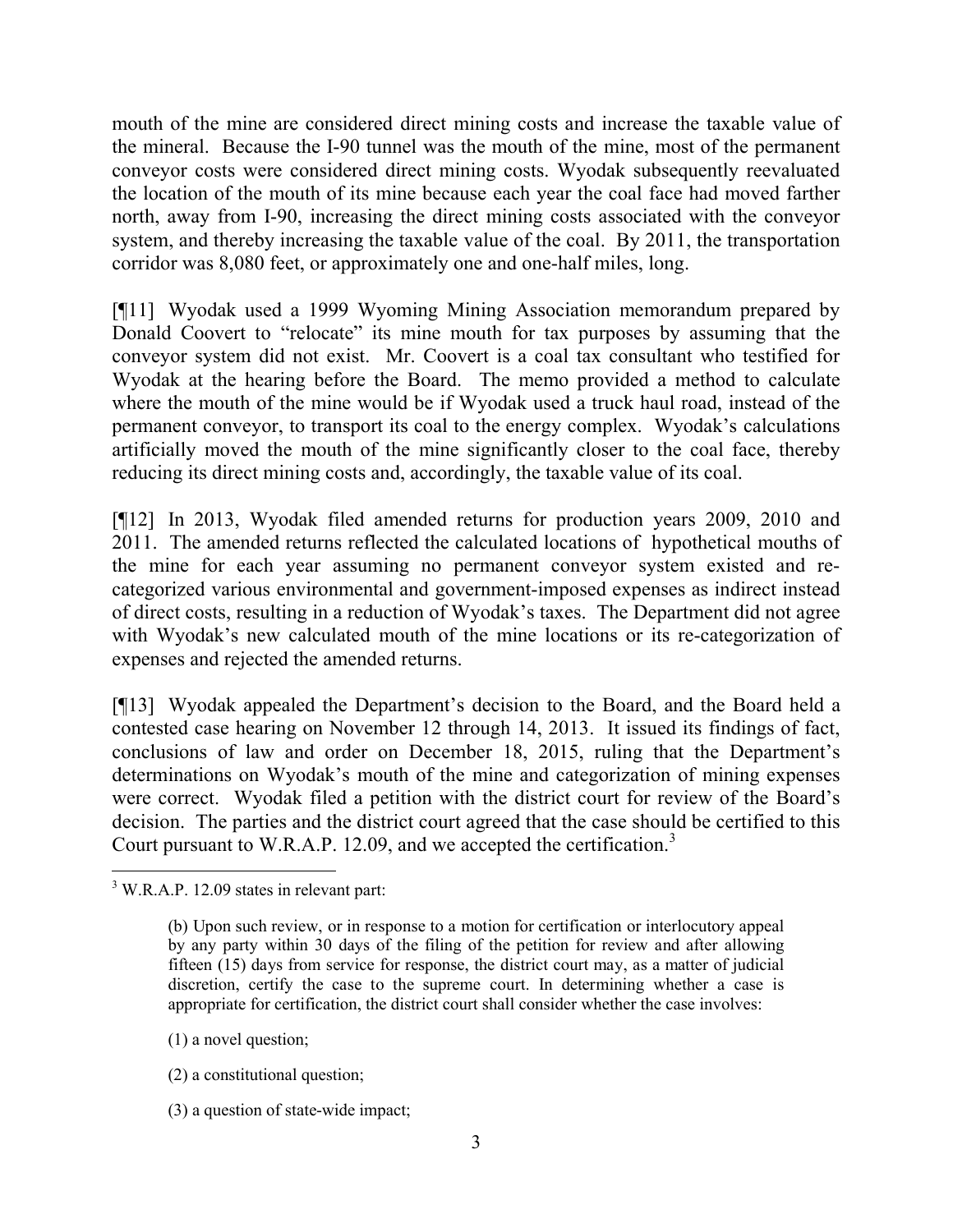#### **STANDARD OF REVIEW**

[¶14] When an administrative agency case is certified to this Court under W.R.A.P. 12.09(b), we apply the standards for judicial review set forth in Wyo. Stat. Ann. § 16-3- 114(c) (LexisNexis 2015). *Wyodak Resources Dev. Corp. v. Dep't of Revenue,* 2002 WY 181 ¶ 9, 60 P.3d 129, 134 (Wyo. 2002). The Board's findings of fact are reviewed under the substantial evidence standard. *Dale v. S & S Builders, LLC,* 2008 WY 84, ¶ 22, 188 P.3d 554, 561 (Wyo. 2008); Section 16-3-114(c). Substantial evidence means "such relevant evidence as a reasonable mind might accept as adequate to support a conclusion." *Bush v. State ex rel. Wyo. Workers' Comp. Div.,* 2005 WY 120, ¶ 5, 120 P.3d 176, 179 (Wyo. 2005) (citation omitted). Findings of fact are supported by substantial evidence when we can discern a rational premise for those findings from the evidence preserved in the record. *Id.*

[¶15] We review an agency's conclusions of law *de novo* and affirm when they are in accordance with the law. However, when the agency has failed to properly invoke and apply the correct rule of law, we correct the agency's error. *Dale,* ¶ 26, 188 P.3d at 561- 62. This case requires interpretation of the relevant statutes, which is a matter of law subject to *de novo* review. *DB v. State (In re CRA),* 2016 WY 24, ¶ 15, 368 P.3d 294, 298 (Wyo. 2016).

### **DISCUSSION**

[¶16] Resolution of this case requires interpretation and application of Wyoming mineral taxation statutes. In order to provide proper context for the specific issues presented by Wyodak, we will begin by describing the statutory framework used to value its coal.

### *1. General Law on Coal Taxation/Direct Cost Ratio*

(5) a question of imperative public importance; or

(c) Not later than 15 days after its receipt of the completed record, the district court shall notify the parties of its decision concerning certification by order, which shall include a concise statement of the issues raised in the petition and findings which support the determination concerning certification. . . .

(d) The Supreme Court, in its discretion, may accept or reject a certified case, and it shall accept or reject the case within 30 days of receiving the certification order. . . .

<sup>(4)</sup> an important local question which should receive consideration from the district court in the first instance;

<sup>(6)</sup> whether an appeal from any district court determination is highly likely such that certification in the first instance would serve the interests of judicial economy and reduce the litigation expenses to the parties. . . .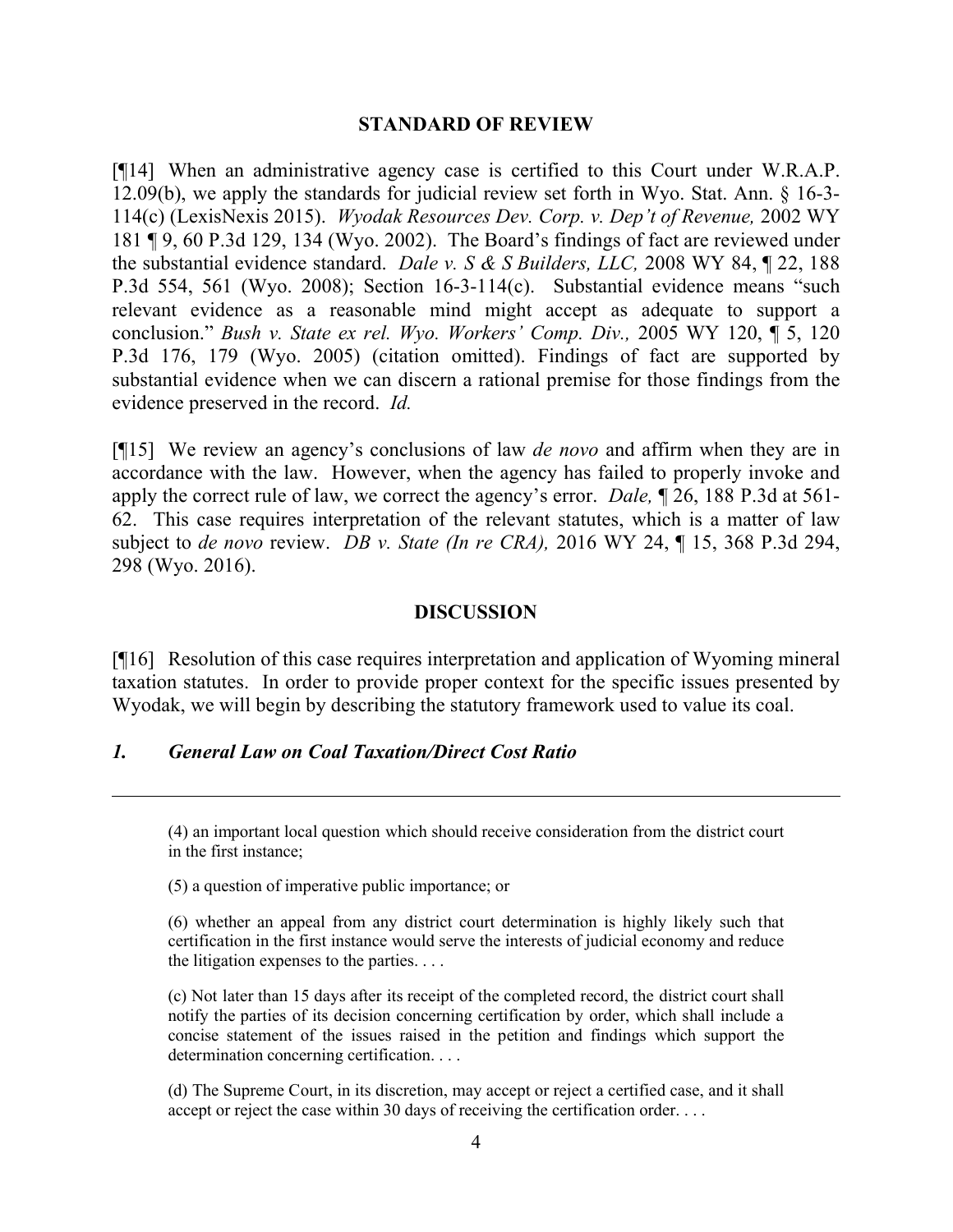[¶17] Wyo. Const. art. 15, § 3 provides that all coal mines "shall be taxed ... in lieu of taxes on the lands[ ] on the gross product thereof ...; provided, that the product of all mines shall be taxed in proportion to the value thereof." "The legislature is directed to define full value for the classes of property and to enact laws securing "'a just valuation for taxation of all property ....'" *RME Petroleum Co. v. Dep't of Revenue,* 2007 WY 16, ¶ 14, 150 P.3d 673, 679 (Wyo. 2007), quoting Wyo. Const. art. 15, § 11. Exercising that power, the legislature has imposed ad valorem and severance taxes on the value of gross mineral production. Wyo. Stat. Ann. § 39-13-103 (LexisNexis 2015) (ad valorem tax), § 39-14-103 (severance tax). Coal is valued for purposes of taxation at "the fair market value of the product at the mouth of the mine where produced, after the mining or production process is completed." Section 39-14-103(b)(ii).<sup>4</sup>

[ $[18]$ ] Pursuant to Wyo. Stat. Ann. § 39-14-101(a)(vi), the mouth of the mine is defined as:

> [t]he point at which a mineral is brought to the surface of the ground and is taken out of the pit, shaft or portal. For a surface mine, this point shall be the top of the ramp where the road or conveying system leaves the pit. For an in situ mine, the point shall be the wellhead.

Section  $37-14-101(a)(v)$  defines mining or production as:

l

drilling, blasting, loading, roadwork, overburden removal, pre-mouth of the mine reclamation, transportation from the point of severance to the mouth of the mine, and maintenance of facilities and equipment directly relating to any of the functions stated in this paragraph.

[¶19] Like most Wyoming producers, Wyodak sells its coal away from the mouth of the mine. For coal sold away from the mouth of the mine pursuant to a bona fide armslength sale, § 39-14-103(b)(vii) establishes a formula, commonly known as the proportionate profits valuation method, to determine what portion of the sales value is attributable to the value of the gross product at the mouth of the mine. *Powder River Coal Co. v. Wyo. State Bd. of Equalization,* 2002 WY 5, ¶ 8, 38 P.3d 423, 427 (Wyo. 2002). Section 39-14-103(b)(vii) states in part:

> (vii) For coal sold away from the mouth of the mine pursuant to a bona fide arms-length sale, the department shall calculate

<sup>&</sup>lt;sup>4</sup> The Department's rules in effect at the relevant time stated the "mouth of the mine" was the point of valuation and defined the term consistent with the definition in Wyo. Stat. Ann.  $\S 39-14-101(a)(vi)$  (LexisNexis 2015). The point of valuation was defined consistent with § 39-14-103(b)(ii). DOR Rules, ch. 6, § 4a(b) (2006) (definition of mouth of the mine); ch. 6, § 4(i) (2006) (definition of point of valuation).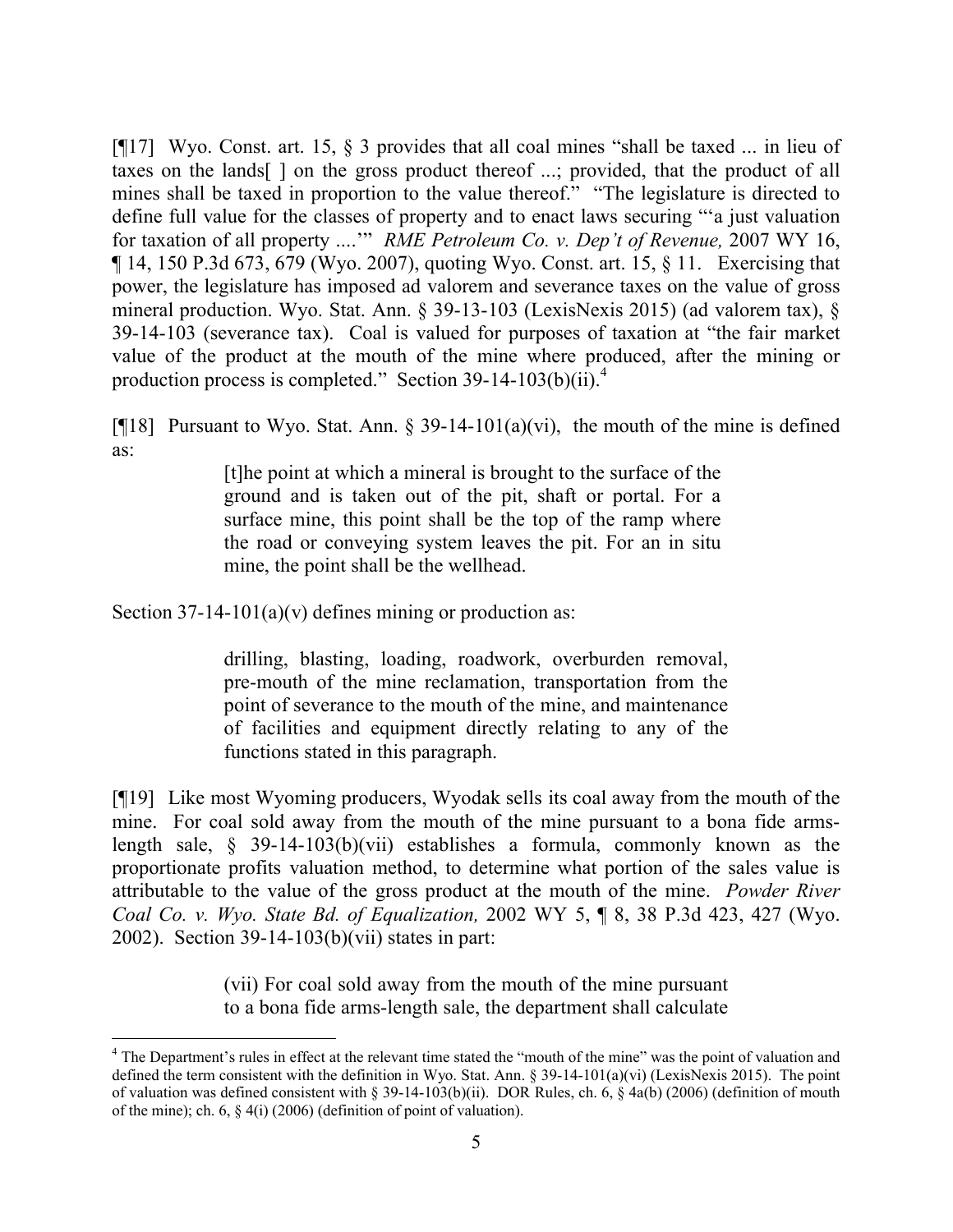the fair market value of coal by multiplying the sales value of extracted coal, less transportation to market provided by a third party to the extent included in sales value, all royalties, ad valorem production taxes, severance taxes, black lung excise taxes and abandoned mine lands fees, by the ratio of direct mining costs to total direct costs. Nonexempt royalties, ad valorem production taxes, severance taxes, black lung excise taxes and abandoned mine lands fees shall then be added to determine fair market value.

[¶20] This Court expressed the proportionate profits method as a mathematical formula in *RME,* ¶ 17, 150 P.3d at 681:



[¶21] Wyoming's proportionate profits formula uses a ratio of direct mining costs to total direct costs (the direct cost ratio). Section 39-14-103(b)(vii). More direct mining costs result in a higher direct cost ratio. The taxable value of the mineral increases or decreases as the direct cost ratio does, so the higher the direct cost ratio, the higher the taxable value. To determine the correct direct cost ratio and, thereby, the proper taxable value, costs have to be correctly categorized as direct mining costs, total direct costs or indirect costs. Direct mining costs are defined as:

> mining labor including mine foremen and supervisory personnel whose primary responsibility is extraction of coal, supplies used for mining, mining equipment depreciation, fuel, power and other utilities used for mining, maintenance of mining equipment, coal transportation from the point of severance to the mouth of the mine, and any other direct costs incurred prior to the mouth of the mine that are specifically attributable to the mining operation[.]

Section 39-14-103(b)(vii)(B). Section 39-14-103(b)(vii)(C) defines total direct costs: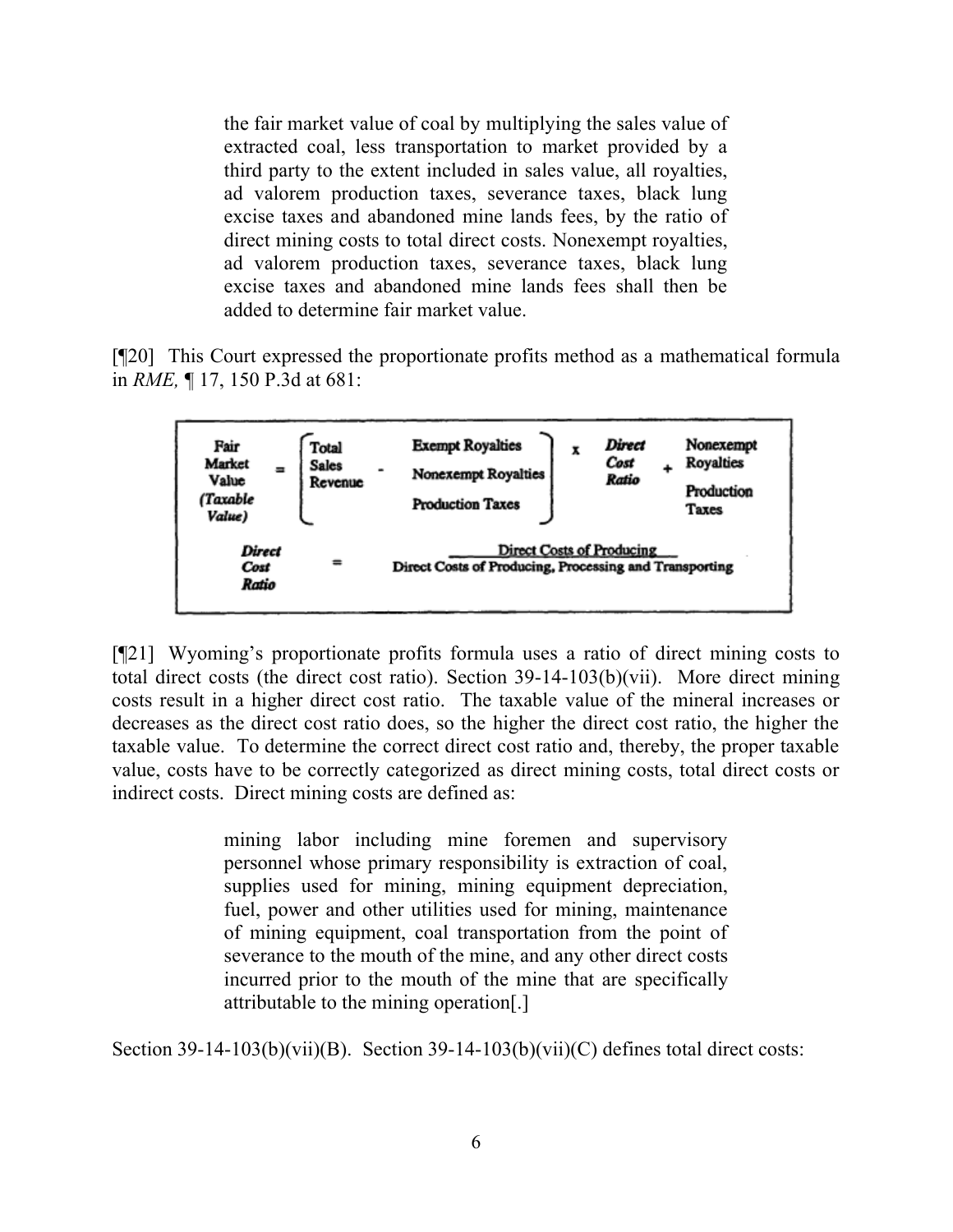(C) Total direct costs include direct mining costs determined under subparagraph (B) of this paragraph plus mineral processing labor including plant foremen and supervisory personnel whose primary responsibility is processing coal, supplies used for processing, processing plant and equipment depreciation, fuel, power and other utilities used for processing, maintenance of processing equipment, coal transportation from the mouth of the mine to the point of shipment, coal transportation to market to the extent included in the price and provided by the producer, and any other direct costs incurred that are specifically attributable to the mining, processing or transportation of coal up to the point of loading for shipment to market[.]

[¶22] In general, costs incurred prior to the mine mouth are direct mining costs and are included in the numerator of the direct cost ratio. Costs incurred after the mine mouth are included in the total direct cost category which is the denominator of the direct cost ratio. Indirect costs "include but are not limited to allocations of corporate overhead, data processing costs, accounting, legal and clerical costs, and other general and administrative costs which cannot be specifically attributed to an operational function without allocation*.*" They are not included in the direct cost ratio at all. Section 39-14-  $103(b)(vii)(D)$ .

[¶23] The primary dispute in this case is over how to assign the costs associated with the permanent conveyor. The legislature recognized that transportation would occur both prior to and after the mouth of the mine. It included "transportation from the point of severance to the mouth of the mine" in the definition of mining or production at  $\S 39-14$ - $101(a)(v)$ , and "transportation from the mouth of the mine to the loadout" in the definition of processing at  $\S$  39-14-101(a)(vii). The location of the mouth of the mine, therefore, determines whether transportation costs will be classified as direct mining costs or total direct costs.

[¶24] If, as the Department ruled, the mouth of Wyodak's mine is at the I-90 tunnel, the transportation costs associated with the permanent conveyor are direct mining costs (which increases the taxable value). If Wyodak is correct and the mouth of the mine is closer to the coal face, the costs associated with the conveyor are included only in the total direct cost category (which decreases the taxable value). Assignment of the disputed costs to direct mining costs results in a direct cost ratio of approximately .89, while the assignment of the costs to the total direct cost category results in a direct cost ratio of approximately .83. The difference in Wyodak's tax obligation totals approximately \$880,000 for all three years.

# *2. The Mouth of the Mine*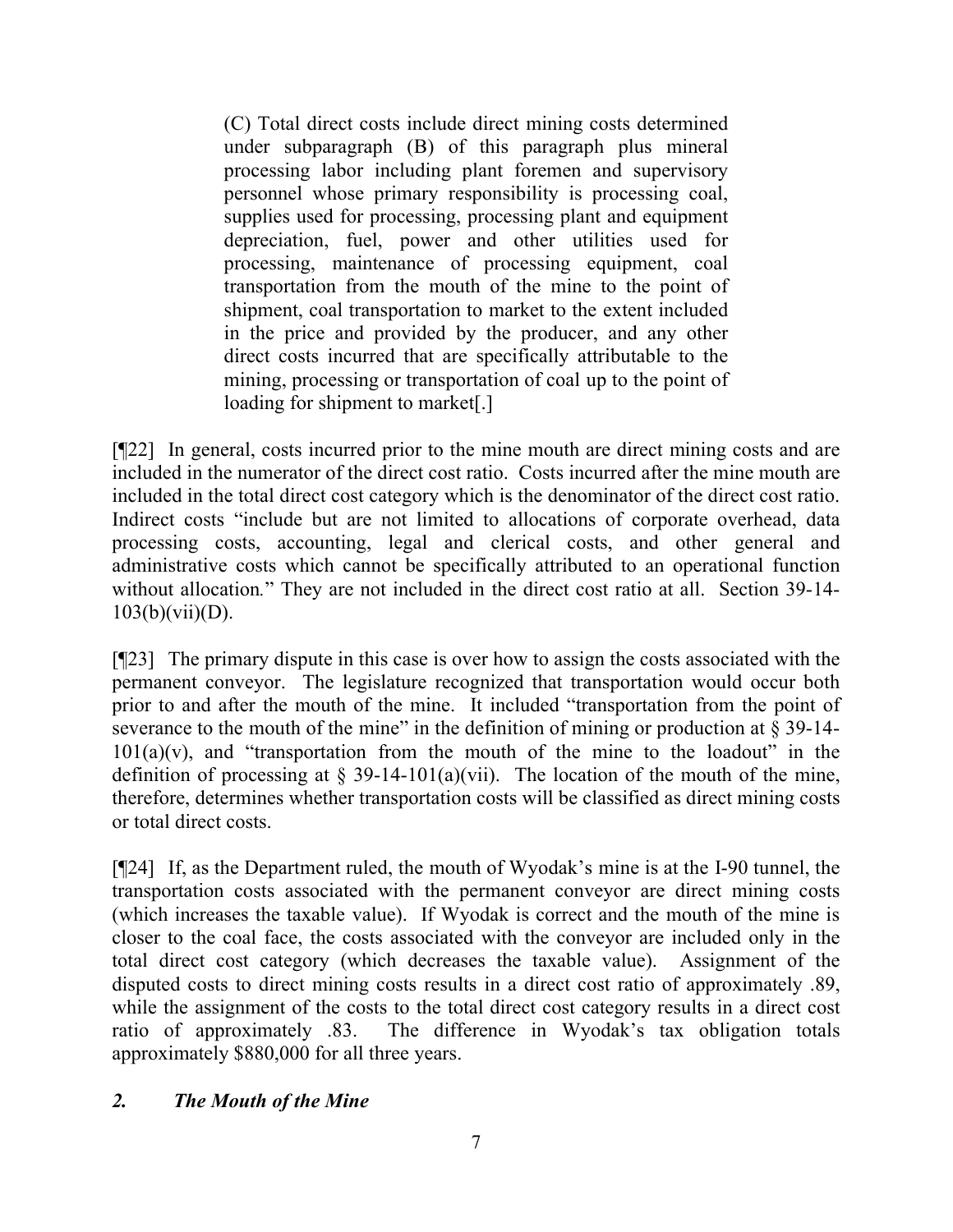### *a. Statutory Interpretation*

[¶25] The parties disagree on the proper location of the mouth of Wyodak's mine for tax purposes. To decide this issue, we must interpret the relevant statutes. When interpreting statutes, this Court searches for the legislature's intent as reflected in the language of the statute. *Vance v. City of Laramie,* 2016 WY 106, ¶ 12, 382 P.3d 1104, 1106 (Wyo. 2016).Our first task is to determine, as a matter of law, whether the statute is clear or ambiguous. *Lance Oil & Gas Co. v. Dep't of Revenue,* 2004 WY 156, ¶ 4, 101 P.3d 899, 901 (Wyo. 2004).

> "We look first to the plain and ordinary meaning of the words to determine if the statute is ambiguous. A statute is clear and unambiguous if its wording is such that reasonable persons are able to agree on its meaning with consistency and predictability. Conversely, a statute is ambiguous if it is found to be vague or uncertain and subject to varying interpretations."

*RME*, ¶ 25, 150 P.3d at 683. *See also Powder River Coal,* ¶ 6, 38 P.3d at 426. The fact that the parties have differing opinions on the statute's meaning is not conclusive as to ambiguity. *Bd. of County Comm'rs of Sublette County v. Exxon Mobil Corp.*, 2002 WY 151, ¶ 24, 55 P.3d 714, 721 (Wyo. 2002).

[¶26] "If the statutory language is sufficiently clear and unambiguous, the Court simply applies the words according to their ordinary and obvious meaning." *In re CRA,* ¶ 16, 368 P.3d at 298. We give effect to each word, clause and sentence chosen by the legislature, and construe them *in pari materia*. *Pedro/Aspen, Ltd. v. Bd. of County Comm'rs,* 2004 WY 84, ¶ 27, 94 P.3d 412, 420 (Wyo. 2004). A statute is not interpreted in a way that renders a portion of it meaningless or adds language to it. *Id. See also MF v. State,* 2013 WY 104, ¶ 11, 308 P.3d 854, 858 (Wyo. 2013) (stating this Court does not add language to a statute in interpreting it).

[¶27] We look beyond the language of the statute and apply rules of statutory construction to determine the legislature's intent only when the language is ambiguous. A statute is ambiguous if it is vague or uncertain and susceptible to more than one reasonable interpretation. *RME,* ¶ 25, 150 P.3d at 683; *Chevron, U.S.A. Inc. v. Dep't of Revenue,* 2007 WY 43, ¶ 10, 154 P.3d 331, 334 (Wyo. 2007).

> When the language is not clear or is ambiguous, the court must look to the mischief the statute was intended to cure, the historical setting surrounding its enactment, the public policy of the state, the conclusions of law, and other prior and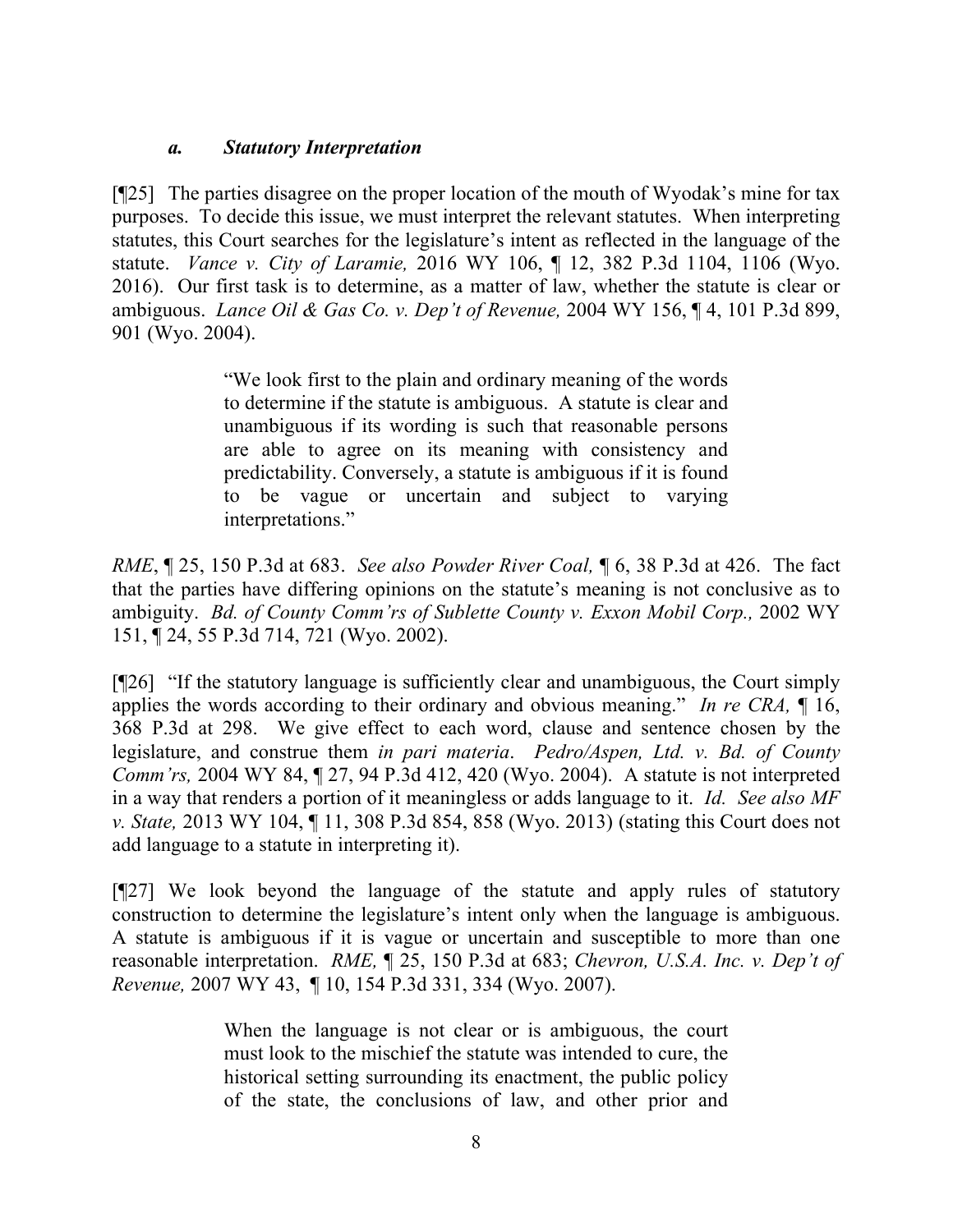contemporaneous facts and circumstances, making use of the accepted rules of construction to ascertain a legislative intent that is reasonable and consistent.

*Chevron,* ¶ 15, 154 P.3d at 335, quoting *State ex rel. Motor Vehicle Div. v. Holtz,* 674 P.2d 732, 736 (Wyo. 1983) (other citations omitted).

[¶28] As noted above, the legislature defined the mouth of the mine in relevant part as:

the point at which a mineral is brought to the surface of the ground and is taken out of the pit, shaft or portal. For a surface mine, this point shall be the top of the ramp where the road or conveying system leaves the pit.

Section 39-14-101(a)(vi).

[¶29] Neither party argues the definition of mouth of the mine is ambiguous. They simply have differing views of the plain meaning of the statutory language. The Department interprets the statute as placing the mouth of the mine at the point where the coal reaches the surface of the surrounding topography which, for Wyodak's mine, is at the I-90 tunnel. Wyodak asserts the "mouth of the mine" is the point where the coal leaves the "active pit," which it defines as "the area or hole where a coal company takes possession of the coal through active mining activities described in [§] 39-14-101(a)(v), such as mining or blasting." In its view, active mining activities do not include transportation on the permanent conveyor. Its interpretation places the mouth of its mine at a point near where the coal is placed on the permanent conveyor. We conclude that the statutory definition of mouth of the mine is not ambiguous. The legislature provided clear directions to locate the mouth of the mine.

[¶30] Wyodak focuses on the word "pit" in arguing for a mouth of the mine closer to the coal face. That word is certainly important to the analysis. The legislature located the mouth of the mine at the point at which a mineral is brought to the surface of the ground and is **taken out of the pit**. . . . It further clarified that, "for a surface mine, this point shall be the top of the ramp where the road or conveying system **leaves the pit**." Section 39-14-101(a)(vi) (emphasis added).

[¶31] "Pit" is not defined by statute or the Department's rules, so the Board appropriately looked to common dictionary definitions of the word "pit" in the context of mining:

Mining.

a. An excavation made in exploring for or removing a mineral deposit, as by open cut methods.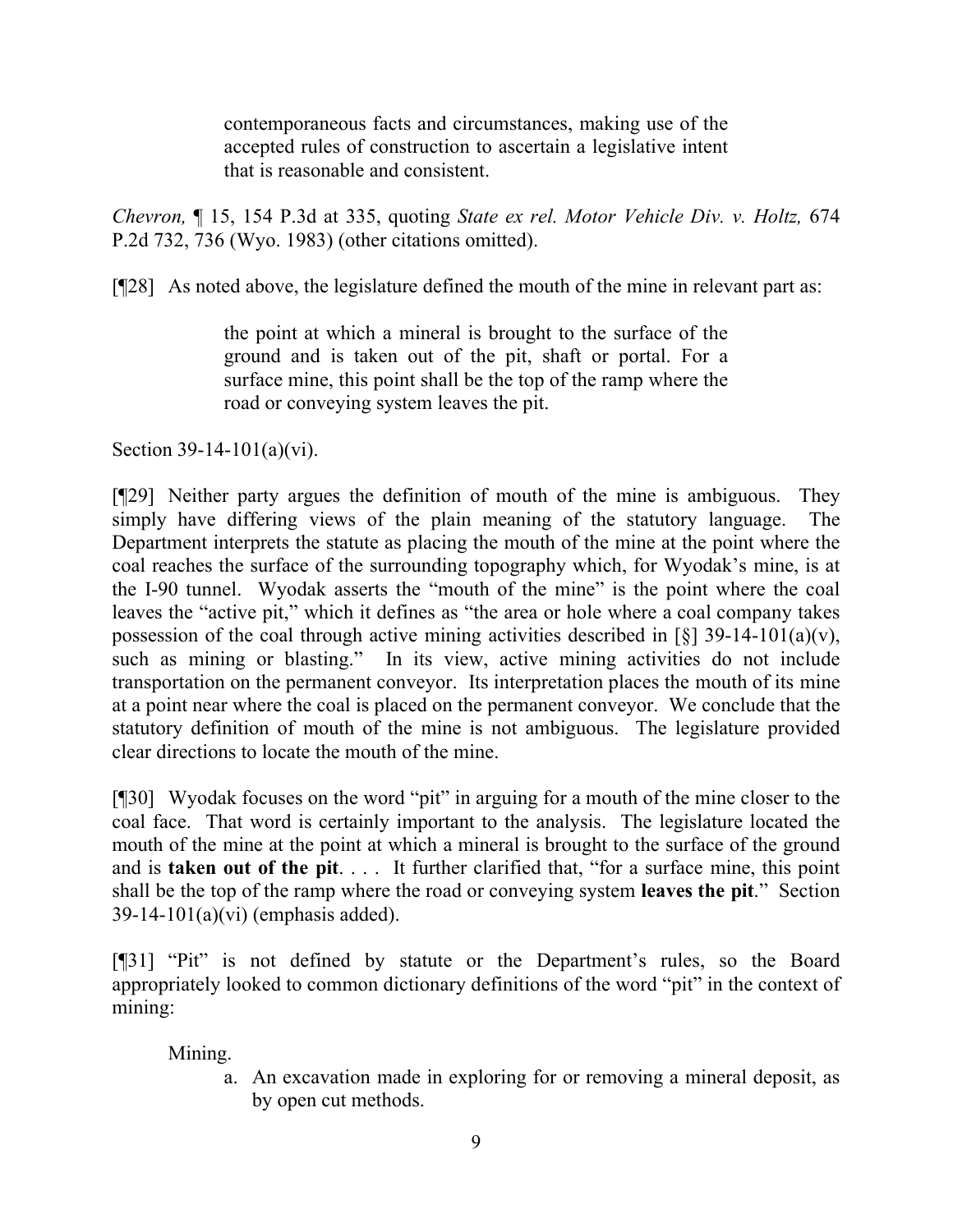- b. The shaft of a coal mine.
- c. the mine itself.

The definition clearly states that the pit is the excavation made in exploring for or removing a mineral deposit. It does not limit the "pit" to the area where the mining company takes possession of the coal. Although "pit" is also defined as "the mine itself," the definition does not include the "active mining" concept championed by Wyodak. In fact, its argument that the word "pit" means the "active pit," adds the word "active" to the statutory language. This Court is not at liberty to add words to a statute that the legislature chose to omit. *See MF,* ¶ 11, 308 P.3d at 858 (stating "we will not supply missing terms or expand a statute's meaning beyond its plain language").

[¶32] Furthermore, Wyodak's interpretation ignores the other language the legislature used in § 39-14-101(a)(vi) to define the mouth of the mine. The legislature specifically stated the mouth of the mine is where the coal is brought to the surface of the ground and taken out of the pit. This language demarcates the end of the pit as the surface of the ground and locates the mouth of the mine at that distinct point. The legislature reinforced the importance of the physical point where the mineral reaches the surface when it specified that, for surface mines, the mouth of the mine is "the top of the ramp where the road or conveying system leaves the pit." "Ramp" is defined as "a sloping floor or walk leading from one level to another." *Webster's New Third Int'l Dictionary* 1879 (2002). Reading the two sentences together, it is clear that the ramp rises out of the pit, the top of the ramp is at the surface, and the surface is the mouth of the mine.

[¶33] Wyodak's concentration on the "active pit" fails to give full effect to the legislature's demarcation of the surface of the ground as the end of the pit and the mouth of the mine. *See Clark v. State ex rel. Dep't of Workforce Servs.,* 2016 WY 89, ¶ 16, 378 P.3d 310, 314-15 (Wyo. 2016) (refusing to accept claimant's interpretation of statutory language that did not give effect to all of the words). There is no indication in the statutory language that the legislature intended to change the mouth of the mine for surface mines from a distinct point on the ground to the end of the "active pit" or the area of active mining, as defined by Wyodak.

[¶34] Wyodak also argues that our interpretation of the mouth of the mine has to be informed by Section 39-14-103(b)(iii) which states that the "mining or production process is deemed completed when the mineral product reaches the mouth of the mine" and further states that "[i]n no event shall the value of the mineral product include any processing functions or operations regardless of where the processing is performed." Processing is defined as

> (vii) "Processing" means crushing, sizing, milling, washing, drying, refining, upgrading, beneficiation, sampling, testing, treating, heating, separating, tailings or reject material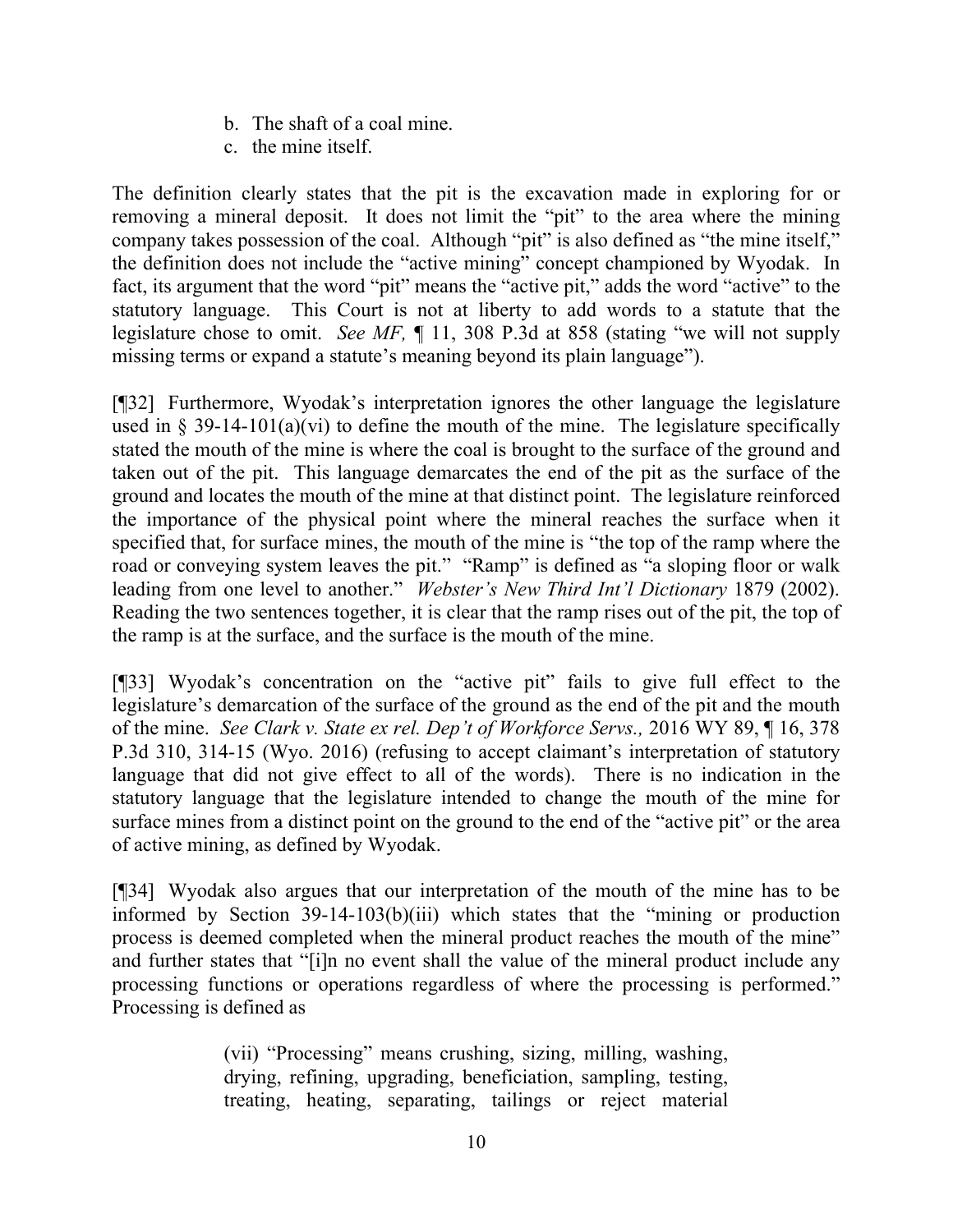disposal, compressing, storing, loading for shipment, transportation from the mouth of the mine to the loadout, transportation to market to the extent included in the price and provided by the producer, processing plant site and postmouth of mine reclamation, maintenance of facilities and equipment relating to any of the functions stated in this paragraph, and any other function after severance that changes the physical or chemical characteristics or enhances the marketability of the mineral[.]

Section 39-14-101(a)(vii).

[¶35] According to Wyodak, the legislature's exclusion of processing costs from the value of the mineral "reinforces the definition of pit as the active mining area by clarifying the definition of mine mouth  $-$  it is located where mining activities end and processing activities begin." It claims that, by locating the mouth of the mine at the I-90 tunnel, the Department improperly included processing costs in the value of the mineral as direct mining costs, which is prohibited by  $\S$  39-14-103(b)(iii).

[¶36] Wyodak again ignores other words in the statutory provision. Section 39-14- 103(b)(iii) prohibits inclusion of processing costs in the value of the minerals. However, the sentence concludes with: "regardless of where the processing is performed." *Id.*  There would be no reason to include that phrase at the end of the sentence if processing always occurs beyond the mouth of the mine. The statutory language does not, therefore, mandate that the mouth of the mine be located before any processing activities.

[¶37] Furthermore, Wyodak's argument that the mouth of the mine has to be located prior to any processing is contradicted by the testimony of its witnesses about processing activities that take place within its own designated active pit. Mr. Coovert testified that crushing and blending are processing functions and, at Wyodak's mine, "some of those processing functions actually occur literally in the pit, very, very close to the [coal] face. Like the primary crushers are in the pit, and the blending is occurring in the pit.]" Kurt Triscori, Wyodak's engineering superintendent, also testified that the coal was crushed and blended in the pit.

[¶38] Wyodak acknowledges that its primary crusher costs are considered processing costs and assigned to the total direct costs category. So, the processing costs are not included in the value of Wyodak's coal even though they occur prior to the mouth of the mine. This complies with  $\S 39-14-103(b)(iii)$ 's prohibition on including processing costs in the value of the mineral, "regardless of where the processing is performed." Given crushing and blending are processing functions and they occur within Wyodak's "active pit," its argument that the mouth of the mine must be located prior to any processing is contradicted by its own mining activities and tax history.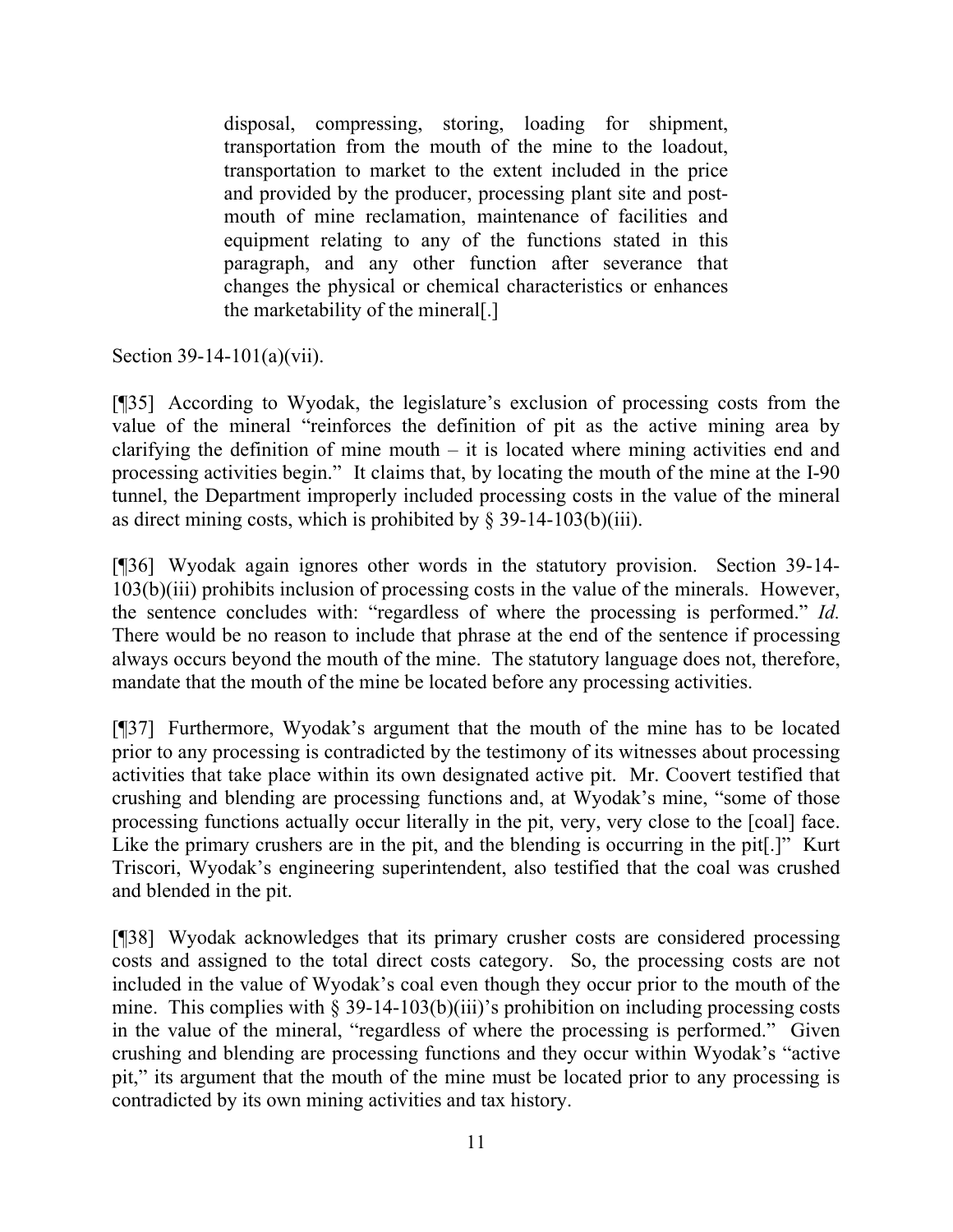[¶39] Wyodak also claims the Board did not follow or misinterpreted its earlier decisions by accepting the Department's definition of mouth of the mine. We disagree; the Board's prior decisions are consistent with its decision in this case. The first case discussed by Wyodak is *Matter of Appeal of Triton Coal Co,* SBOE Doc. No. 99-64 (2000). Wyodak asserts the Board adopted the "active pit" concept in that case. Although the Board used the term "active pit" in *Triton*, ¶ 7, its decision was not based on a particular definition of that term.

[¶40] Triton took the position that its mine mouth was at a truck dump approximately 292 feet below the natural land surface. The Board rejected Triton's position and agreed with the Department's location of the mouth of the mine at the point where Triton's conveyor, which transported coal from the truck dump to a secondary crusher, left the pit and intersected the surface of the ground. *Id.,* ¶¶ 96-98. In support of its decision, the Board in *Triton* quoted *Amax Coal* which stated "all transportation from the face of the coal seam to the elevation of the natural land surface constitutes pre-mine-mouth transportation, and is not deductible." *Id.,* ¶ 93, quoting *Matter of the Appeal of Amax Coal Company From a Decision of the Department of Revenue*, SBOE Doc. No. 92-198 (1994), affirmed in *Amax Coal West, Inc. v. State Bd. of Equalization,* 896 P.2d 1329 (Wyo. 1995). Therefore, in *Triton* and *Amax,* the Board marked the end of the pit at the surface of the ground and designated it as the mouth of the mine.

[¶41] The Board also relied on the *Matter of Appeal of Kerr-McGee Coal Co.,* SBOE Doc. No. 92-283 (1994). In *Kerr-McGee,* the Board determined that costs incurred in transporting the coal along an un-reclaimed, inactive pit (referred to as "the slot"), which was lower than the surface of the surrounding land, were direct mining costs because the coal had not yet reached the mouth of the mine. *Id.,* ¶¶ 18-19. Like in the case at bar, the Board expressly rejected the taxpayer's argument that "the transportation distance in the 'slot' should be deductible as transportation costs, leaving as 'pre-mine mouth transportation,' the expense and distance from the coal seam to the lip of the **active pit**." *Id.* (emphasis added).Although the *Kerr-McGee* decision addressed the netback valuation method, it demonstrates the Board's long standing position that the mouth of the mine is where the coal reaches the elevation of the surrounding land not where the "active pit" ends.

[¶42] Wyodak insists that, in a prior appeal—*Wyodak Res. Dev. Corp.,* SBOE Doc. No. 2000-99 (2001), the Board recognized the mouth of its mine was close to the coal face. The Board's decision in that case stated "[t]he 'mouth of the mine' in the South Pit was within the mine itself near where the coal face would have been at the time of mining." *Wyodak*, ¶ 87. That case involved a different pit and a different mine setup, and the issue of whether the mouth of the mine was located at the surface was not addressed. Consequently, the Board's statement that the mouth of the mine was within the mine near the coal face is not definitive as to where to locate the mine mouth in this case.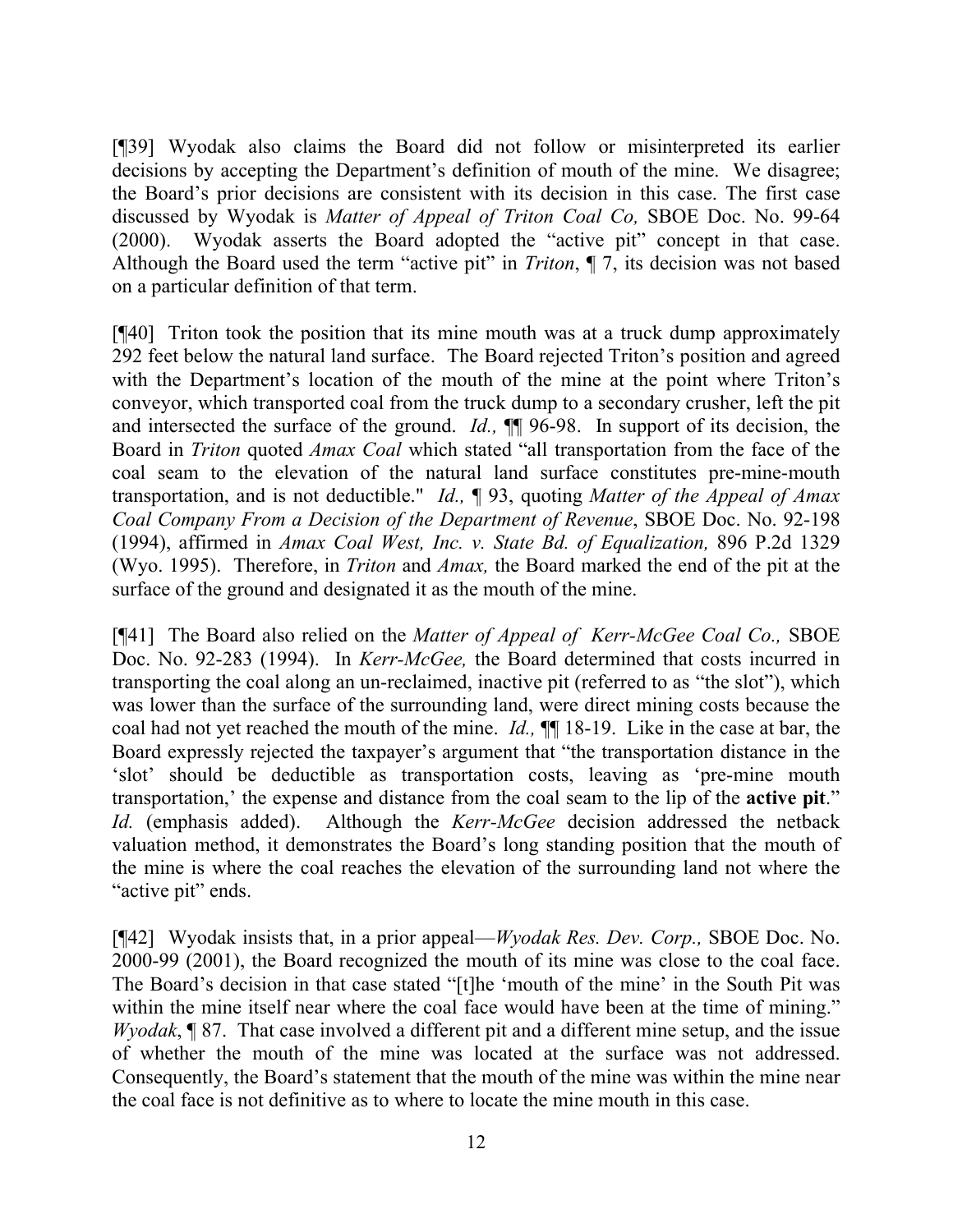[ $[$ 43] The plain language of § 39-14-101(a)(vi) specifies where the mouth of the mine is located. The legislature clearly intended the mouth of the mine to be at the point where the coal reaches the surface of the ground. Wyodak's interpretation of the statutory language as placing the mouth of the mine at a point below the surface where the "active pit" ends is incorrect. The Board properly accepted the Department's interpretation of the statute.<sup>5</sup>

### *b. Wyodak's Calculated Mine Mouth*

l

[¶44] Wyodak used Mr. Coovert's formula to calculate mine mouths for both benches for each year and used those calculations to amend its returns. Although the formula had never been adopted by the legislature or the Department, Wyodak used it to determine where a truck haul road would reach the surface if it used trucks to haul its coal instead of the conveyor. The calculations were performed by Mr. Triscori.

[¶45] Mr. Triscori testified that he started each calculation by using aerial photographs to determine where the centroid (the calendar year average center) of the coal face of each bench was located. He then applied a working setback distance of 300 feet from the centroid. The setback is the area needed for front end loaders and trucks to operate safely and efficiently while retrieving the coal. Next, he "chose a route that a truck would travel and where that intersected the . . . setback . . . on both benches." The distance between the centroid and where "it intersected the setback" was the "in-pit travel distance, and it also represent[ed] the point at which the toe of the ramp would begin." The toe of the ramp is the start of the truck ramp leading out of the pit. He then used an eight percent grade to calculate how long the ramp had to be to reach an elevation of 4,420 feet. An eight percent grade is the industry standard for an efficient, safe ramp, and the target elevation of 4,420 feet is the elevation of the I-90 tunnel. Using those calculations, he located a mine mouth for each bench at the top of the ramp for each year. The calculated mine mouths were used to determine the direct mining costs and total direct costs for the direct cost ratios used in Wyodak's amended returns.

[¶46] The Board rejected Wyodak's calculated mine mouths. It concluded that "[t]he current statutory valuation methods do not envision hypothetical points of valuation or costs." We agree. The plain language of the statute places the mouth of the mine at a

<sup>&</sup>lt;sup>5</sup> Wyodak argues that legislative history supports its interpretation of the statute. We do not consider legislative history unless the statutory language is ambiguous. *Mathewson v. City of Cheyenne,* 2003 WY 10, ¶ 6, 61 P.3d 1229, 1232 (Wyo. 2003). In addition, we note that, while some of Wyodak's legislative history evidence may have been appropriate to construe an ambiguous statute, other aspects of its evidence clearly were not. Mr. Coovert testified at length about his participation, as a mine industry representative, in the legislative process that led to the adoption of the proportionate profits valuation methodology and his view of the legislature's intent in passing the statutes. Given we have said that the subjective intent of any particular legislator is not appropriate evidence of legislative intent, *Mountain Cement Co. v. South of Laramie Water & Sewer Dist.,* 2011 WY 81, ¶ 55, n. 12, 255 P.3d 881, 902, n. 12 (Wyo. 2011), the subjective intent of a lobbyist certainly would not be.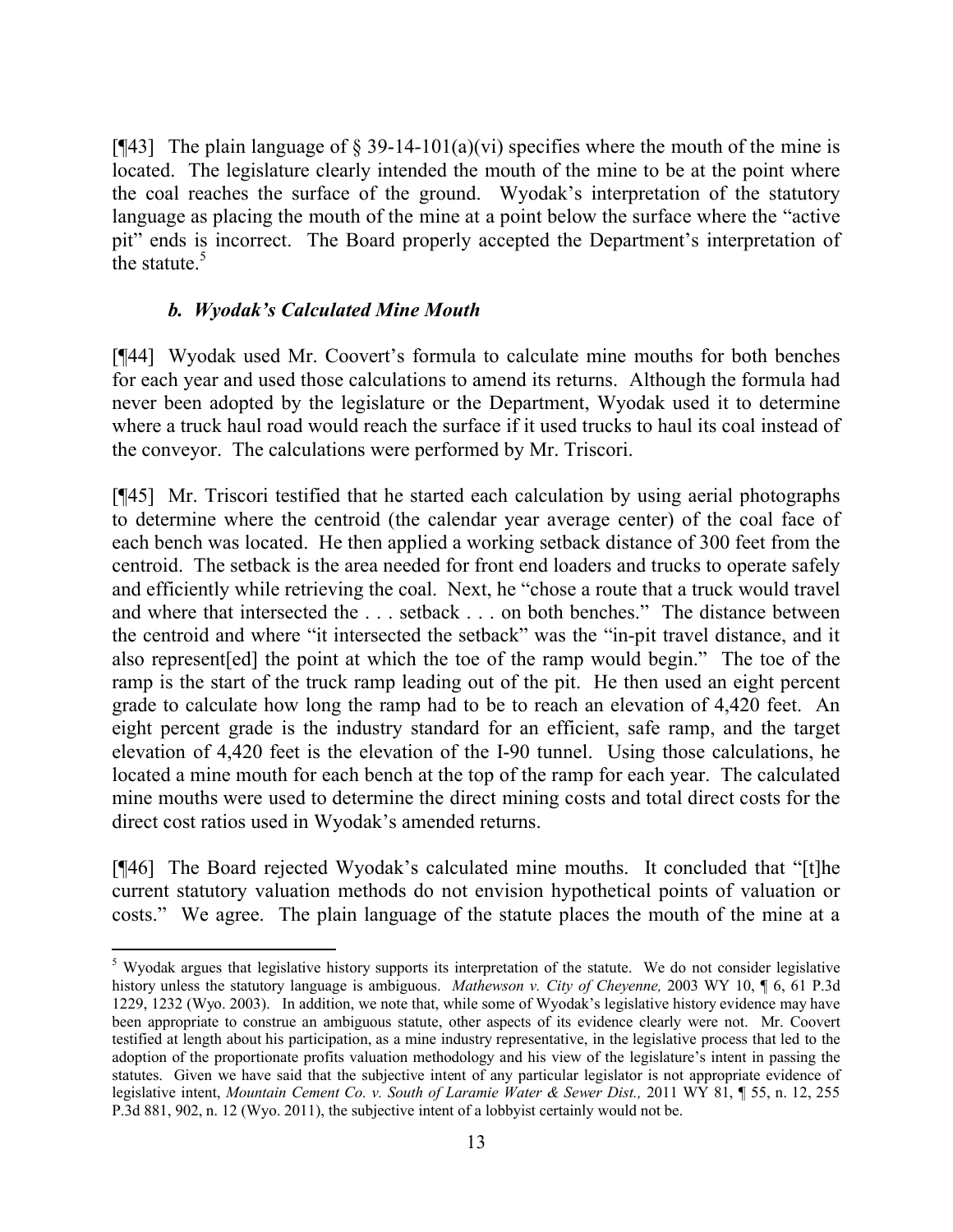physical location. If the legislature had intended for the mine mouth to be located at a hypothetical point without any reference to the mining and transportation systems actually used by the taxpayer, it would have said so and provided a method to calculate the mouth of the mine.

[¶47] In *Hillard v. Big Horn Coal Co.,* 549 P.2d 293 (Wyo. 1976) and *State Bd. of Equalization v. Monolith Portland Midwest Co.,* 574 P.2d 757 (Wyo. 1978), we emphasized the importance of establishing the value of minerals based upon the taxpayer's true circumstances. Although these cases were decided prior to the legislature's adoption of the proportionate profit valuation method in 1990, they demonstrate that the valuation of minerals in Wyoming is based on actual, not hypothetical, factors. We said in *Hillard,* 549 P.2d at 301, that the actual royalty, rather than "an artificial amount" must be used as a cost in valuing coal for taxation. Similarly, in *Monolith,* 574 P.2d at 760-61, we rejected the Department's use of presumed costs of transporting Monolith's minerals to a hypothetical storage facility in valuing its mineral production.

[¶48] Wyodak insists its calculated mine mouths are not hypothetical because they were determined by examining aerial photographs and maps of the mine and using engineering calculations. We disagree. There are no ramps that exit the Wyodak pit at the calculated mine mouths; there are no trucks that haul the coal to the surface; there are no drivers who operate the trucks; and Wyodak does not incur the costs associated with the fictional ramps and haul roads. Like in *Monolith*, Wyodak's calculations are based upon circumstances that do not exist.

[¶49] Wyodak asserts that its calculations are acceptable even though the actual conditions do not exist because other mines use similar procedures to determine the mouth of the mine. Craig Grenvik, the Department's Mineral Tax Division Administrator, testified at the hearing. He agreed that other mines use topographical maps and engineering calculations to determine their points of valuation for the year. However, he pointed out an important distinction between those situations and Wyodak's:

> Q [by Wyodak's counsel]. [S]o the fact that Mr. Triscori has done this [used engineering calculations to establish the mouth of the mine], there's nothing unique about really what he's done at all, is there?

> A. It's unique in the fact that he isn't basing the calculations upon a known point. He's making calculations to determine a point.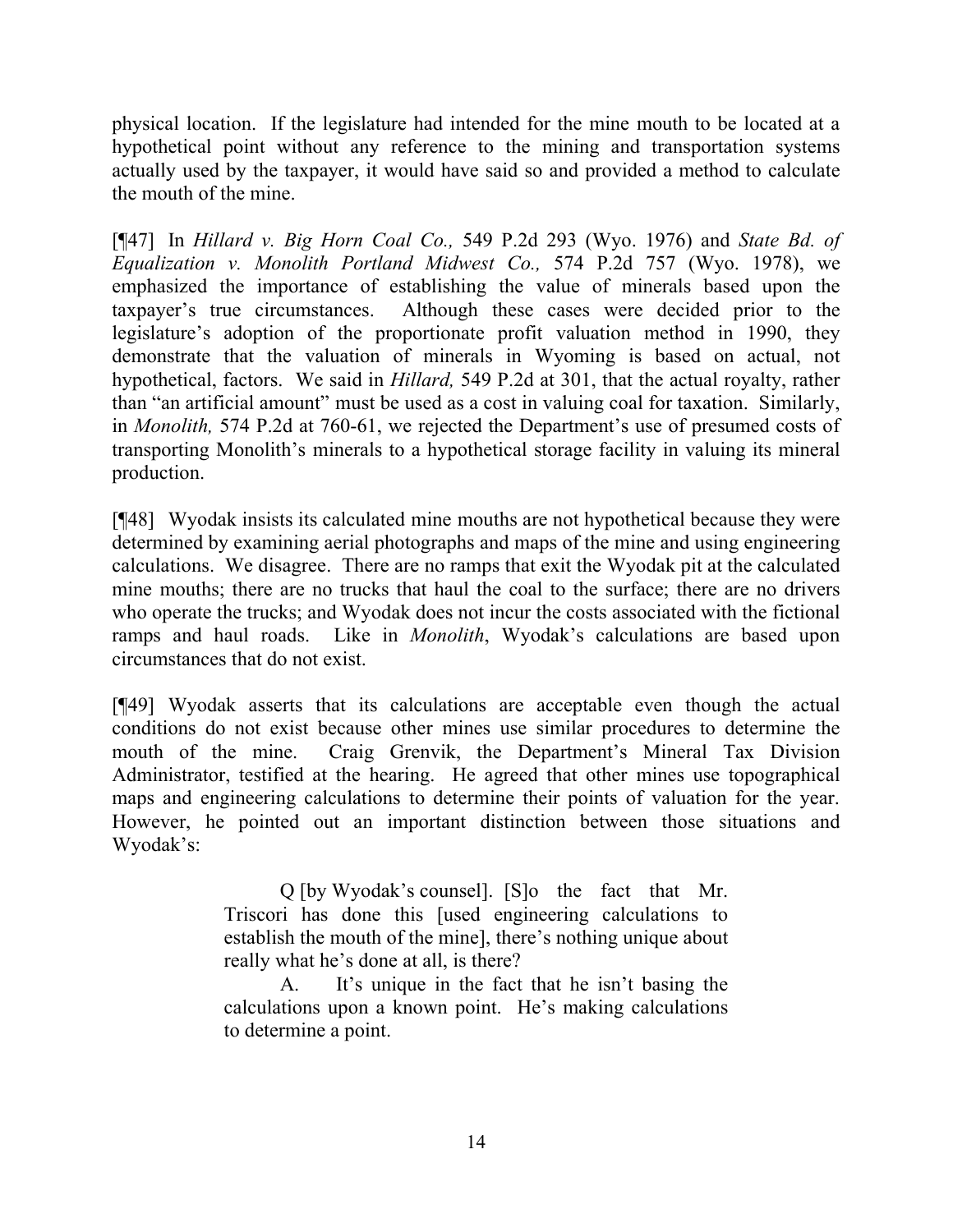[¶50] Mr. Grenvik also testified that by using a hypothetical ramp with hypothetical trucks, Wyodak's calculations avoid many real-world situations such as haul roads that are not perfectly straight or are longer than Wyodak's calculated road because of circumstances on the ground. The calculated mine mouths also avoid the difficulties and costs associated with actually moving the ramp and haul road as the coal face moves. Wyodak would just perform new calculations as its mine moved, unlike other mine operators who have to actually construct new ramps and sections of the haul road.

[¶51] The Board correctly upheld the Department's rejection of Wyodak's amended returns modifying the location of its mine mouth. The record contains substantial evidence to support the Board's factual findings about Wyodak's mine and calculations, and the Board's interpretation of the pertinent statutory language is in accordance with the law.

# *3. Constitutional Principles of Uniformity and Equality in Taxation*

[¶52] Wyodak claims the Board's decision violates the Wyoming Constitution's requirements of uniformity and equality in taxation. Wyo. Const. art. 15, § 11 states in relevant part:

> (a) All property, except as in this constitution otherwise provided, shall be uniformly valued at its full value as defined by the legislature, in three (3) classes as follows:

> (i) Gross production of minerals and mine products in lieu of taxes on the land where produced[.] . . .

> (d) All taxation shall be equal and uniform within each class of property. The legislature shall prescribe such regulations as shall secure a just valuation for taxation of all property, real and personal.

The constitution does not require that all minerals of like kind be assessed the same. "Uniformity of assessment requires only that the method of appraisal be consistently applied." *Monolith,* 574 P.2d at 761. *See also Hillard,* 549 P.2d at 300-01.

[¶53] The crux of Wyodak's argument is that the location of the mouth of the mine at the I-90 tunnel shackles it with a permanent mine mouth, so that, as the coal face moves northward, it amasses higher direct mining costs. It claims the permanent mine mouth results in non-uniform taxation because mines with traditional truck haul systems get to move their mine mouths by moving their ramps.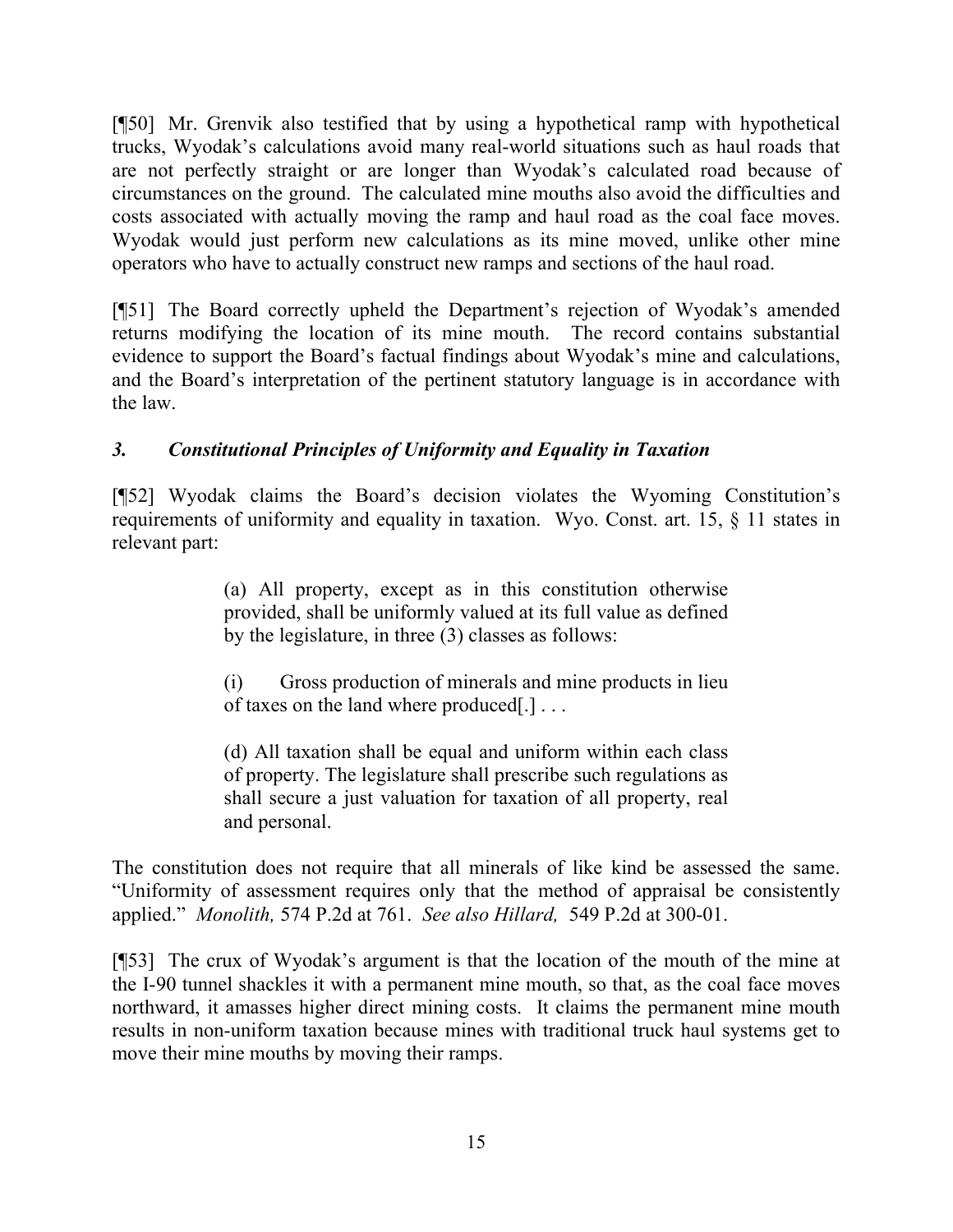[¶54] The Board ruled that Wyodak's constitutional right to uniform and equal taxation was not violated by the Department's decision. Mr. Grenvik's testimony supports the Board's determination. He explained that the Department consistently applies the statutory language to determine the mouth of the mine for Wyoming coal mines. It sets the mouth of the mine at the surface of the ground and relies on the actual mine conditions in locating it. Mr. Grenvik testified that if the Department allowed Wyodak to use its calculated mine mouths based upon hypothetical conditions, it would actually be treating it differently than other mines. If that were to happen, the Department would be required to let other mines calculate a hypothetical mine mouth closer to the coal face even if they chose to avoid the cost and inconvenience associated with actually moving the ramp when the coal face advanced. Mr. Coovert conceded this possibility. He testified that the ramp for the trucks hauling Wyodak's coal to the train loadout is "way too far from the pit" and the cost of relocating it is prohibitive, so Wyodak could have calculated a mouth of the mine closer to the coal face, but decided against it.

[¶55] The Board concluded that Wyodak's fixed mine mouth is due to its own business decisions.

> 110. If Wyodak is the only mine in the Powder River Basin with a permanent mine mouth location for the life of its pit, that is the result of its business choice to rely on a conveyor system through a transportation corridor it has not reclaimed. In other words, Wyodak's permanent mine mouth is the result of Wyodak's business decision and mine plan, not the result of the Department's failure to consistently apply the tax valuation statutes.

Wyodak acknowledged that it chose the conveyor system for its economic benefits over a truck haul system. The consequences of that choice were a more favorable cost structure and a less favorable tax situation.

[¶56] The testimony at the hearing and the Board's prior decisions demonstrate that the Department has consistently applied the statute to locate Wyoming mine mouths at the point where the minerals actually reach the surface. Although it has negative tax consequences for Wyodak, application of the statutory definition to its chosen situation does not violate its constitutional right to uniform and equal taxation. The Department, the Board and this Court are obligated to follow the statutes as written. If Wyodak wants to alter its tax situation, it can either change its mining practice or attempt to convince the legislature to enact an amendment.

# *4. Environmental and Government-Imposed Costs*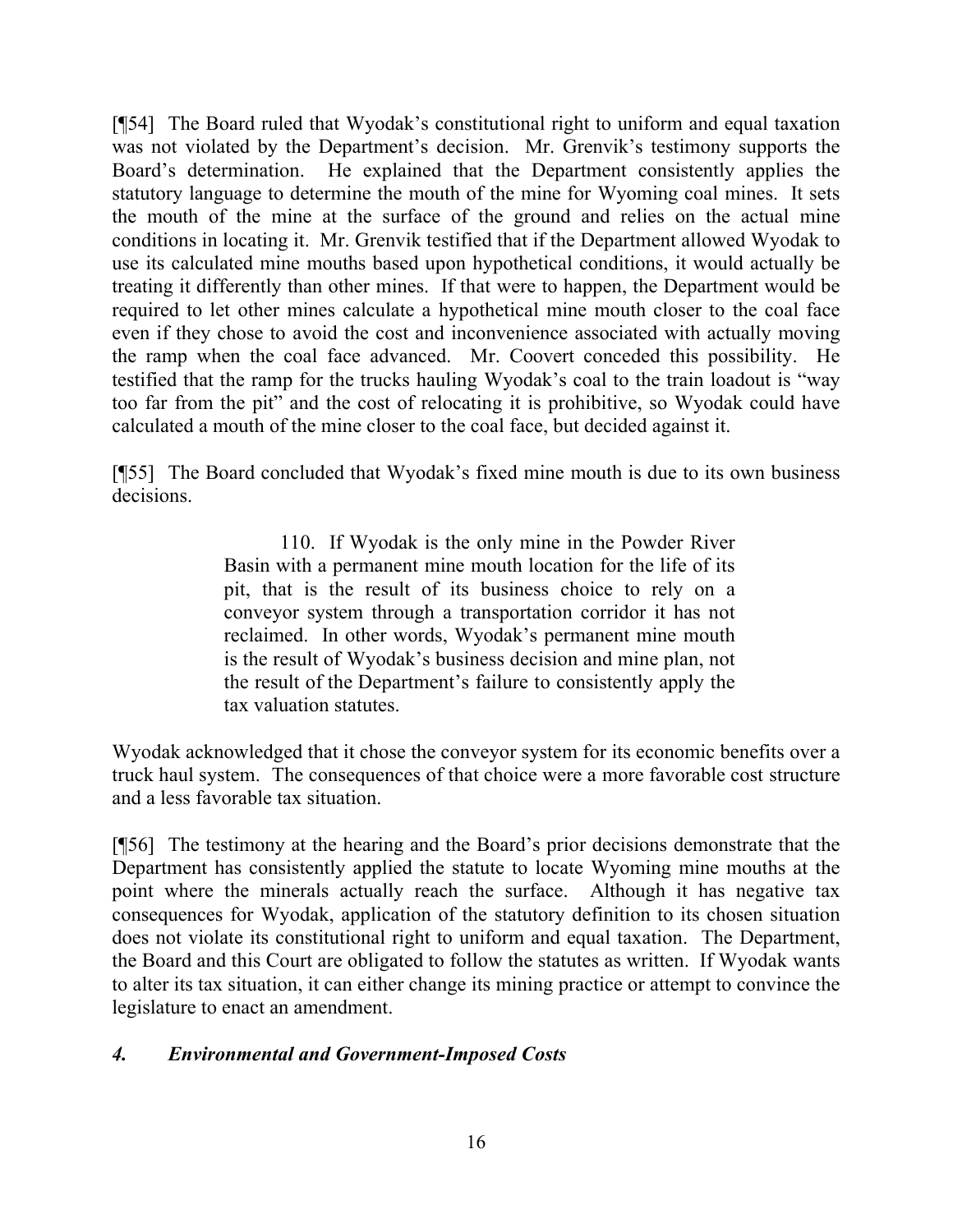[¶57] The Board upheld the Department's rejection of Wyodak's amended returns which attempted to classify its environmental and government-imposed costs, including the costs of water and air quality testing, wildlife monitoring, weed control and aerial photography, as indirect instead of direct costs. Section 39-14-103(b)(vii)(D) defines indirect costs:

> Indirect costs include but are not limited to allocations of corporate overhead, data processing costs, accounting, legal and clerical costs, and other general and administrative costs which cannot be specifically attributed to an operational function without allocation.

*Id.* The effect of the reclassification of the costs from direct to indirect would be to remove them from the direct cost ratio. *Id*.

[¶58] The Board disagreed with Wyodak in principal, stating that the environmental and government-imposed costs were not similar to the indirect costs specifically identified in § 39-14-103(b)(vii)(D) and were related to direct mining functions. It, therefore, concluded that the Department properly rejected Wyodak's reclassification of the expenses as indirect costs. However, the Board also stated:

> 104. The parties recognized during the hearing that the [Department of Audit (DOA)] was performing an audit to analyze the exact nature of the costs and their possible allocations. When the audit is complete[] and the Department issues its final determination based upon the DOA audit findings, Wyodak may appeal that final determination. If Wyodak and the Department cannot come to an agreement on the manner in which to treat these expenses following the results of the audit, Wyodak may come before the [Board] again, and the [Board] will explore those issues at that time with a more fully developed record.

[¶59] The deficiency of the record is clear from the hearing testimony. Mr. Coovert testified that the actual source documents, including the invoices associated with the claimed costs, were not submitted with the amended tax returns, but they would be examined during the audit.<sup>6</sup> Mr. Grenvik testified that the Department had not had the opportunity to examine the source documents such as the general ledger account, cost allocation worksheets, payments to the federal government and actual invoices, but that the DOA would examine that information during the audit. He agreed that the

l

<sup>6</sup> Although this information is not part of the record on appeal, the Department stated in its brief and at oral argument that the audit was completed while this appeal was pending and "[t]he resultant Department tax assessment is currently under appeal before the Board."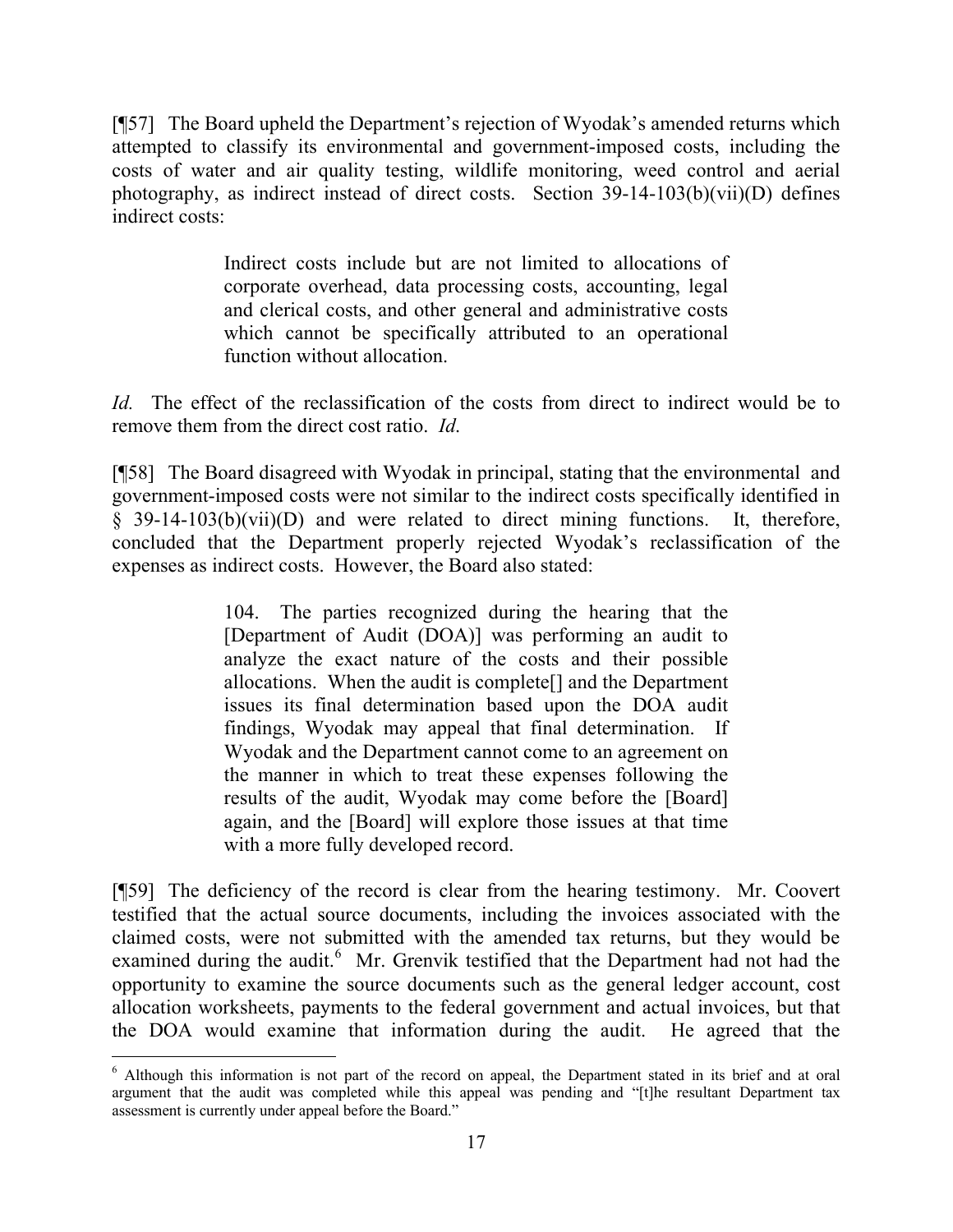Department reserved "the right to be persuaded" by Wyodak's evidence they were not direct mining costs.

[¶60] Under Wyo. Stat. Ann. § 16-3-114(a) (Lexis Nexis 2015), a person aggrieved or adversely affected by a final agency decision after a contested case hearing may seek judicial review of the decision.

> "An aggrieved or adversely affected person is one who has a legally recognizable interest in that which will be affected by the action. A potential litigant must show injury or potential injury by 'alleg[ing] a perceptible, rather than a speculative, harm resulting from the agency action.' "The interest which will sustain a right to appeal must generally be substantial, immediate, and pecuniary. A future, contingent, or merely speculative interest is ordinarily not sufficient."

*Jacobs v. State ex rel. Wyo. Workers' Safety & Comp. Div.,* 2004 WY 136, ¶ 7, 100 P.3d 848, 850 (Wyo. 2004) (citations omitted).

[¶61] The Board's decision upheld the Department's rejection of Wyodak's amended tax returns reclassifying the environmental and government-imposed expenses as indirect costs. However, it expressly recognized that its decision was not a final ruling on the costs. The Department reserved the right to be persuaded by Wyodak that its costs were not direct mining costs, and the Board stated it would revisit the exact same costs in the event that Wyodak was not satisfied with the audit results. These circumstances demonstrate that Wyodak did not suffer a substantial, immediate and pecuniary harm as a result of the Board's decision. *See Douglass v. Wyo. Dep't of Transp.,* 2008 WY 77, ¶ 19, 187 P.3d 850, 854-55 (Wyo. 2008) (email from the appellant's supervisor notifying him that another agency had denied his request for a salary increase, but also stating that the supervisor would "continue to look at the issue and wanted to discuss it further" was not a final agency decision).

[¶62] *Merit Energy Co. v. Dep't of Rev.,* 2013 WY 145, 313 P.3d 1257 (Wyo. 2013) addressed a similar issue, though at a different level of review. The question in that case was whether the Department's notices of assessment were final administrative decisions subject to appeal to the Board. The taxpayer argued that the decisions were not final because it could have filed an amended return or an audit could have been performed. However, the facts were that the taxpayer had not filed an amended return and no audit had been commenced. We ruled that, in the absence of the additional proceedings, the Department decision was final. *Id.,* ¶ 25, 313 P.3d at 1262. The opposite happened here– the costs were under audit and the parties recognized that the categorization of the costs could change based upon the audit result. Under the specific circumstances of this case, the Board's decision on the environmental and government-imposed costs was not final.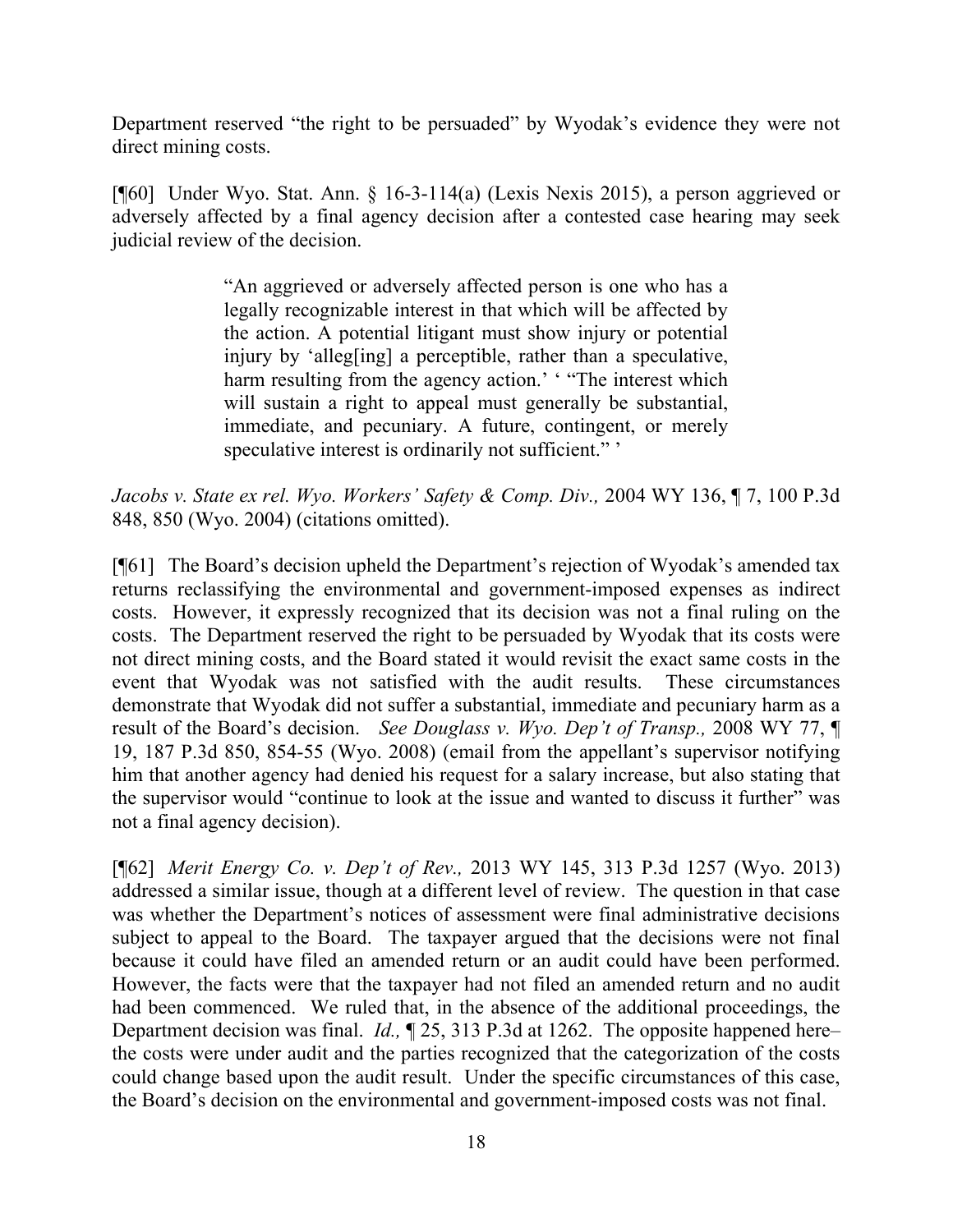[¶63] The ripeness doctrine also applies to these circumstances.

The ripeness doctrine is a category of justiciability "developed to identify appropriate occasions for judicial action." 13 Wright, Miller & Cooper, Federal Practice and Procedure: Jurisdiction § 3529, p. 146 (1975). The basic rationale of the ripeness requirement, like that of the justiciability requirement,

 $x^* * *$  is to prevent the courts, through avoidance of premature adjudication, from entangling themselves in abstract disagreements over administrative policies, and also to protect the agencies from judicial interference until an administrative decision has been formalized and its effects felt in a concrete way by the challenging parties. The problem is best seen in a twofold aspect, requiring us to evaluate both the fitness of the issues for judicial decision and the hardship to the parties of withholding court consideration." *Abbott Laboratories v. Gardner,* 387 U.S. 136, 87 S.Ct. 1507, 1515, 18 L.Ed.2d 681 (1967).

*Jacobs,* ¶ 8, 100 P.3d at 850-51, quoting *Industrial Siting Council of State of Wyo. v. Chicago & North Western Transp. Co.,* 660 P.2d 776, 779 (Wyo. 1983).

[¶64] In the first part of the ripeness analysis, we consider the fitness of the issue for judicial decision. The Board recognized that its ruling on this issue was made without a complete record which would be forthcoming as part of the audit. It also stated that "the exact nature of the costs and their possible allocations" was directly at issue in the audit and it would explore the issue in a future proceeding if Wyodak was not satisfied with the audit results. If we were to decide this issue now, this Court would be entangling itself in the agency's decision-making and interfering with its efforts to make a final decision on the proper classification of the expenses based upon a complete record. The question of the proper classification of the costs, therefore, is not fit for judicial decision at this time.

[¶65] The second part of the ripeness analysis examines the hardship to the parties from withholding a decision at this time. We see no such hardship. The parties are addressing the issue as part of the audit and will, in fact, benefit from a decision to withhold review at this time so that the factual record can be developed and the agency can make a fully informed decision. Under these circumstances, we conclude the issue of whether the Department properly classified the environmental and government-imposed expenses is not ripe for review. *See Seckman v. Wyo-Ben, Inc.,* 783 P.2d 161 (Wyo. 1989) (issue of whether injured employee was entitled to a higher grade prosthetic device was not ripe for review because the parties agreed he would be evaluated in the future and his request